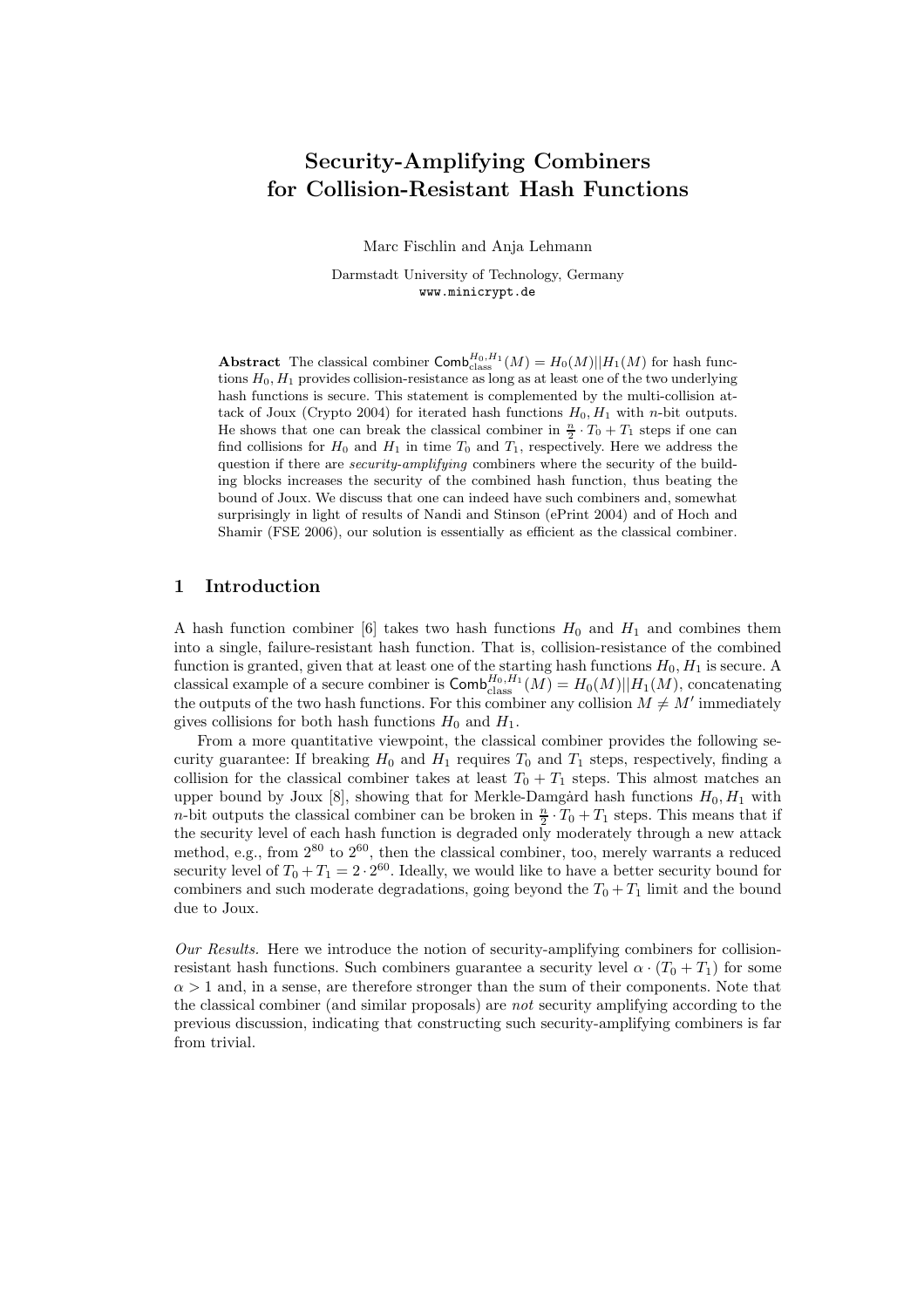We next discuss how to achieve security amplification. Consider two Merkle-Damgård hash functions  $H_0, H_1$  (given by compression functions  $f_0, f_1$ ) and the classical combiner, but limited to input messages  $M = m_0 || \dots || m_{t-1}$  of  $t < \frac{n}{4}$  blocks exactly:

$$
\textsf{Comb}_{\text{amp},t}^{H_0,H_1}(M) = H_0(m_0||\dots||m_{t-1}) || H_1(m_0||\dots||m_{t-1})
$$

This is clearly a secure combiner in the traditional sense, guaranteeing collision resistance if at least one of both hash functions is collision-resistant. But we show that it is even a security-amplifying combiner, assuming that the underlying compression functions behave ideally. More precisely, we consider an attack model in which the compression functions  $f_0, f_1$  are given by random functions, but where the adversary against the combiner can use subroutines  $C_0, C_1$  to generate collisions for the corresponding compression function. Intuitively, these collision finder oracles implement the best known strategy to find collisions, and each time the adversary calls  $\mathcal{C}_b$  to get a collision for  $f_b$ , we charge  $T_b$  steps. The adversary's task is now to turn such collisions derived through  $C_0, C_1$  into one against the combiner.

We note that the adversary against the combiner in our model is quite powerful. For each query to the collision finders the adversary can significantly bias the outcome, e.g., by presetting parts of the colliding messages. To give further support of the significance of our model, we show that we can implement the attack of Joux on the classical combiner Comb<sub>class</sub> in our model. We can also realize similar attacks for more advanced combiners like  $\mathsf{Comb}^{H_0,H_1}(M) = H_0(M) || H_1(H_0(M) \oplus M).$ 

Our main result is to certify the security amplification of our combiner  $\mathsf{Comb}_{\text{amp},t}$ . The proof is basically split into two parts: one covering general statements about our model (such as pre-image resistance, even in presence of the collision finders), and the other part uses the basic facts to prove our specific combiner  $\textsf{Comb}_{amp,t}$  to be security-amplifying. In our security proof we show that calling each collision finder  $C_0$ ,  $C_1$  only polynomially many times does not help to find a collision for  $\textsf{Comb}_{amp,t}$ . Therefore, successful attacks on the combiner require more than  $\text{poly}(n) \cdot (T_0 + T_1)$  steps.

Viewed from a different perspective we can think of our result as a supplementary lower bound to the attack of Joux. His attack breaks the classical combiner in  $\frac{n}{2} \cdot T_0 + T_1$ steps if the hash functions allow to process  $t \geq \frac{n}{2}$  message blocks. Our result indicates that restricting the input to  $t < \frac{n}{4}$  many blocks suffices to make the combiner securityamplifying and to overcome the bound by Joux. The situation for t in between  $\frac{n}{4}$  and  $\frac{n}{2}$ remains open.

Finally, recall that our proposal at this point only allows to hash messages of  $t < \frac{n}{4}$ blocks. To extend the combiner to handle arbitrarily long messages one can use hash trees in a straightforward way (with our combiner placed at every node of the tree). Since finding collisions in such hash trees requires to come up with collisions in one of the nodes, our security amplification result carries over instantaneously. For messages of  $k$  blocks the classical combiner takes about  $2k$  applications of the compression functions, compared to roughly  $\frac{t}{t-1} \cdot 2k$  applications for our tree-based combiner (but coming with the stronger security amplification guarantee).

Limitations of the Model. Our hash combiner guarantees security amplification in an idealized world where the underlying compression functions behave like random functions. In this model only generic attacks on the hash function are allowed, in the sense that the adversary cannot take advantage of weaknesses of the compression functions beyond the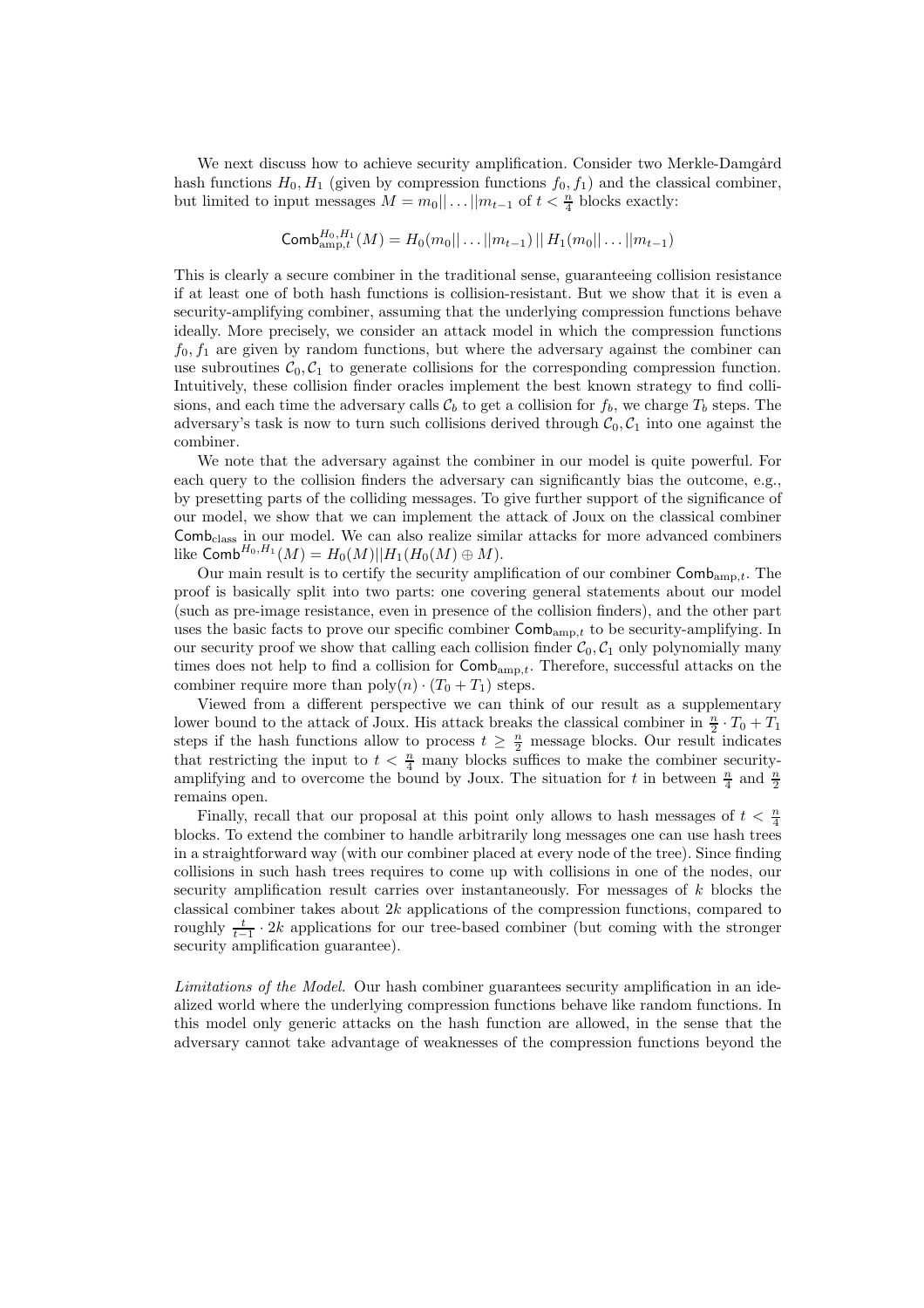ability to generate collisions (albeit the collision finders are quite flexible). It remains open if similar results can be obtained in a non-idealized setting at all.

Currently, our collision finders return two values mapping to the same compression function output. A recent work of Yu and Wang [14], however, shows that very weak compression functions as in MD4 may allow K-multi-collision attacks, where one is able to find K instead of 2 simultaneous collisions for the compression functions. We expect our results to transfer to this case, when restriciting the number of message blocks further to  $t < \frac{n}{4 \log_2 K}$ . This will be addressed in the full version of the paper.

Related Work. The idea of cryptographic combiners has been considered explicitly by Herzberg  $[6]$ . Among others, he analyzes the classical combiner  $Comb_{class}$  concatenating the hash function values. As for hash function combiners, Boneh and Boyen [1] and subsequently Pietrzak [12] show that collision-resistant combiners cannot do better than the classical combiner in terms of the length, i.e., the output length of a secure combiner must essentially equal the sum of the output lengths of the hash functions (as in our construction).

Interestingly, the idea of security amplification for cryptographic combiners already appears implicitly in Yao's work [13]. He shows that the existence of weak one-way functions —where inversion may succeed with probability  $1 - 1/\text{poly}(n)$ — can be turned into strong one-way functions where inversion almost surely fails. The construction can be viewed as a security-amplifying self-combiner for one-way functions. See also [5] for improvements and [9] for related results.

Other relevant works are the upper bounds of Nandi and Stinson [11] and of Hoch and Shamir [7]. They extend the attack of Joux to arbitrary combiners for iterated hash functions, where each message block is possibly processed via the compression function more than once but at most a constant number of times. They also transfer their results to tree-based constructions. However, in their model the output of one compression function must not serve as an input to the other compression function, thus disallowing mixes of intermediate hash values. By this, the hash-tree based extension of our combiner circumvents their bounds.

Finally we remark that, in a concurrent work, Canetti et al. [3] also consider amplification of collision resistance. In contrast to our idealized setting they use a complexitytheoretic approach.

Organization. We start by defining our model and security amplifying combiners (Section 2). Next, in Section 3, we discuss that the classical combiner and similar proposals are not security amplifying. Section 4 present some general conclusions in our model. The main result appears in Section 5 and the proof of this result is given in Section 6. Some proofs in this version have been moved to the Appendix.

## 2 Preliminaries

#### 2.1 Hash Functions and Combiners

A hash function  $\mathcal{H} = (HKGen, H)$  is a pair of efficient algorithms such that HKGen for input  $1^n$  returns (the description of) a hash function H, and H for input H and  $M \in \{0,1\}^*$ deterministically outputs a digest  $H(M)$ . The hash function is called *collision-resistant* if for any efficient algorithm A the probability that for  $H \leftarrow \mathsf{HKGen}(1^n)$  and  $(M, M') \leftarrow$  $\mathcal{A}(H)$  we have  $M \neq M'$  but  $H(H, M) = H(H, M')$ , is negligible (as a function of n).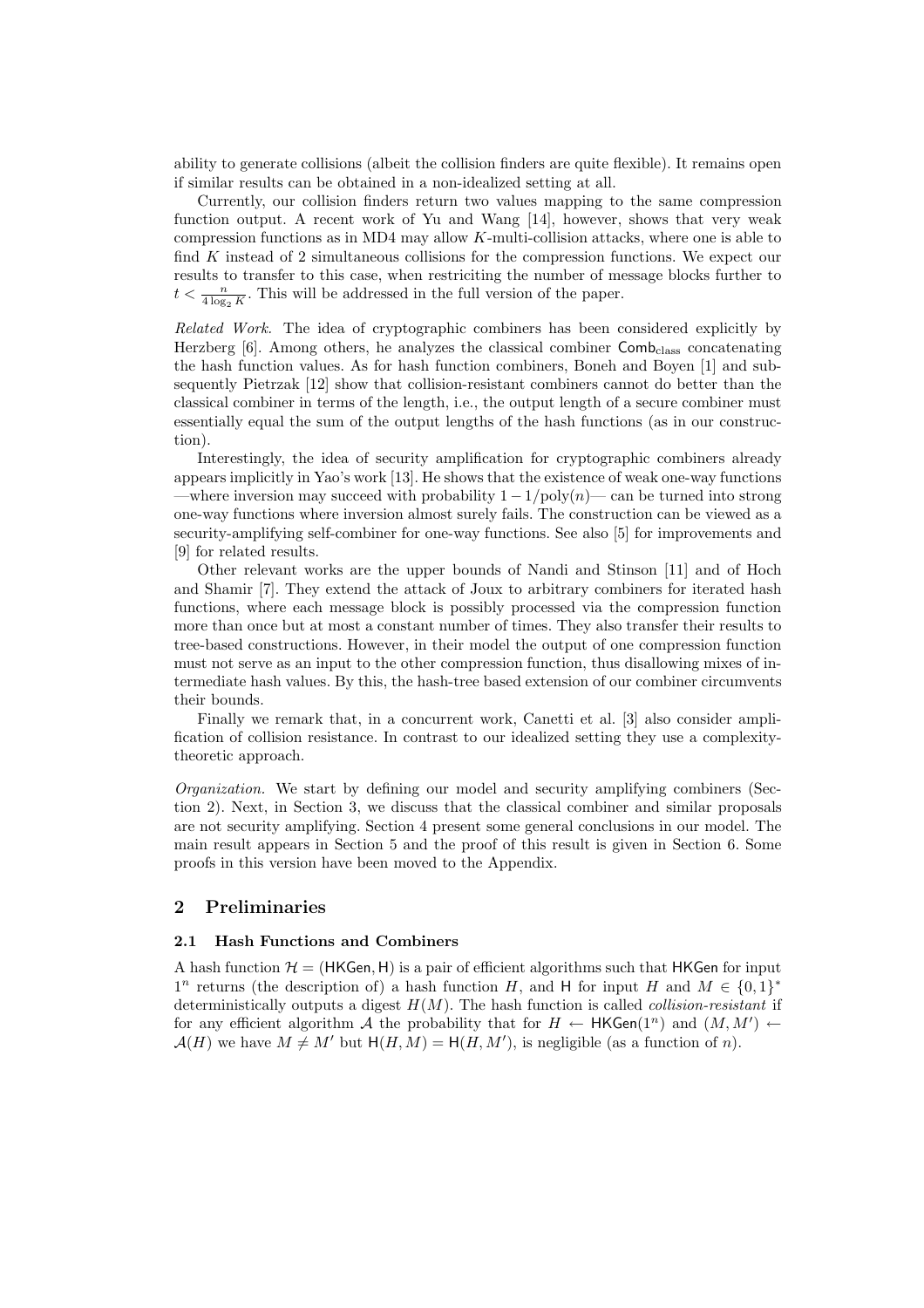**Definition 1.** A hash function combiner Comb for hash functions  $\mathcal{H}_0$ ,  $\mathcal{H}_1$  is an efficient deterministic algorithm such that, for input  $H_0 \leftarrow \mathsf{HKGen}_0(1^n)$ ,  $H_1 \leftarrow \mathsf{HKGen}_1(1^n)$  and  $M \in \{0,1\}^*$ , it returns a digest  $\textsf{Comb}(H_0,H_1,M)$ . In addition, the pair (CKGen, Comb), where CKGen(1<sup>n</sup>) generates  $H_0 \leftarrow \text{HKGen}_0(1^n)$  and  $H_1 \leftarrow \text{HKGen}_1(1^n)$  and outputs  $(H_0, H_1)$ , is a collision-resistant hash function as long as  $\mathcal{H}_0$  or  $\mathcal{H}_1$  is collision-resistant.

The popular Merkle-Damgård construction  $[10,4]$  of a hash function takes any collisionresistant compression function  $f: \{0,1\}^{l+n} \to \{0,1\}^n$  and an initial vector IV. To compute a digest one divides (and possibly pads) the message  $M = m_0 m_1 \dots m_{k-1}$  into blocks  $m_i$ of l bits and computes the digest  $H(M) = i v_k$  as

$$
iv_0 = IV
$$
,  $iv_{i+1} = f(iv_i, m_i)$  for  $i = 0, 1, ..., k - 1$ .

In this case the description of the hash function simply consists of the pair  $(f, IV)$ . We note that, in order to make this construction collision-resistant for messages of arbitrary length, one still needs to apply the compression function once more to the bit length of the message.

In the *idealized* Merkle-Damgård construction we assume that the compression function f behaves like a random function (drawn from the set of all functions mapping  $(l + n)$ -bit strings to *n*-bit strings). In particular, if an algorithm now gets as input the description of such an idealized MD-hash function then it is understood that this algorithms gets IV as input string and oracle access to the random function f. This holds also for a combiner Comb of such idealized MD hash function, i.e., Comb gets oracle access to  $f_0$ ,  $f_1$ and receives the strings  $IV_0, IV_1$  as input. We then often write  $\textsf{Comb}^{H_0, H_1}(\cdot)$  instead of Comb<sup>fo,f<sub>1</sub></sub>(IV<sub>0</sub>, IV<sub>1</sub>, ·). We emphasize that the combiner may assemble a solution from the</sup> compression functions and the initial vectors which is not necessarily an iterated hash function.

#### 2.2 Our Model



#### Figure 1. Attack Model

To analyze the security amplification of a combiner for two idealized MD hash functions  $(f_0, IV_0)$ and  $(f_1, IV_1)$  we consider an adversary A with oracle access to  $f_0, f_1$  and input IV<sub>0</sub>, IV<sub>1</sub>. The task of this algorithm is to find a collision for the combiner. Since finding collisions for the random compression function directly is restricted to the birthday attack, we allow A oracle access to two *collision finder or*acles  $C_0$ ,  $C_1$  generating collisions for each compression function (both oracles themselves have access

to  $f_0, f_1$ ). These collision finders can be viewed as the best known algorithm to generate collision for the compression function. See Figure 1. In its most simple form algorithm A can query the collision finder  $\mathcal{C}_b$  by forwarding values iv<sub>b</sub>, iv<sub>b</sub> and getting a collision  $(m_b, m'_b)$  with  $f_b(iv_b, m_b) = f_b(iv'_b, m'_b)$  from  $C_b$ . More generally, the adversary may want to influence the colliding messages or enforce dependencies between the initial values  $iv_b$ ,  $iv'_b$ and the messages  $m_b, m'_b$ . To model such advanced collision finding strategies we allow the adversary to pass (the description of) a circuit  $C_b: \{0,1\}^i \to \{0,1\}^{l+n}$  (possibly containing  $f_0$ - and  $f_1$ -gates) to  $\mathcal{C}_b$  instead of iv<sub>b</sub>, iv<sub>b</sub> only. The collision finder then applies an internal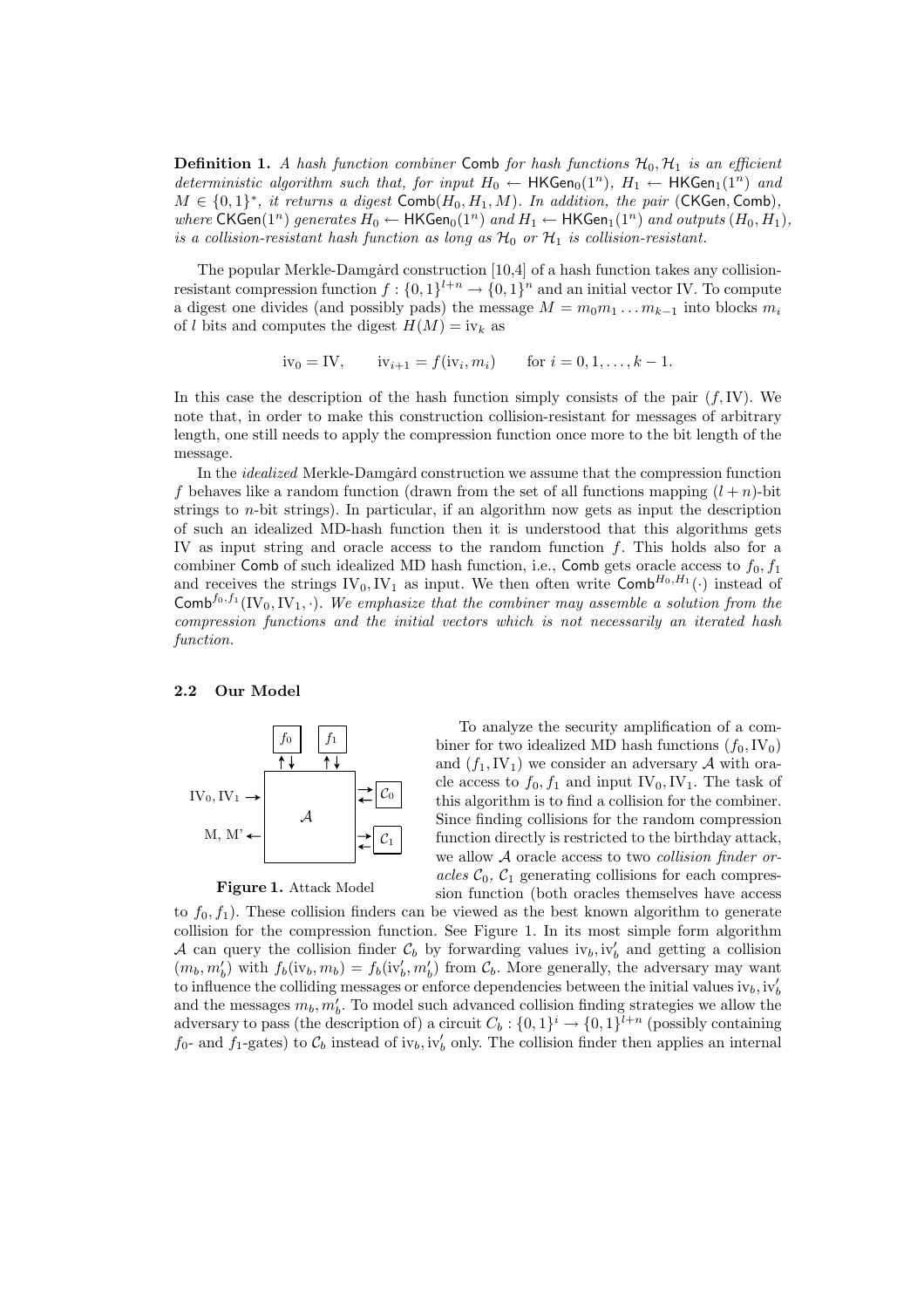stateful source  $S = S(C_b)$  to continuously generate *i*-bit strings  $s \leftarrow S$  and successively provides each s as input to the circuit  $C_b$ . See Figure 2(a).<sup>1</sup>



**Figure 2.** Operation of collision finder  $\mathcal{C}_b$  (a), Sets of function values (b)

For the circuit's output  $(iv_b, m_b) = C_b(s)$  to the next input value s the finder computes  $f_b(iv_b, m_b)$  and checks if for some previously computed value  $(iv'_b, m'_b)$  a collision  $f_b(iv_b, m_b) = f_b(iv'_b, m'_b)$  occurs. If so,  $\mathcal{C}_b$  immediately stops and outputs the collision  $((iv_b, m_b), f_b(iv_b, m_b), s)$  and  $((iv'_b, m'_b), f_b(iv'_b, m'_b), s')$ . Otherwise it stores the new triple  $((iv_b, m_b), f_b(iv_b, m_b), s)$  and continues its computations. If  $\mathcal{C}_b$  does not find a collision among all i-bit inputs s to the circuit it returns  $\perp$ . We assume that the adversary implicitly gets to know all consulted input values s, gathered in an ordered set  $SVAL(C_b)$ . Note that we leave it essentially up to the adversary and his choice for  $C_b$  to minimize the likelihood of undefined outputs or trivial collisions (i.e., for the same pre-image).

#### 2.3 Lucky Collisions

The collision finders should be the only possibility to derive collisions, i.e., we exclude accidental collisions (say,  $\mathcal A$  ignoring the collision finders and finding an  $f_0$ -collision by querying the  $f_0$ -oracle many times). To capture such *lucky collisions* we assume that each answer  $((iv_b, m_b), f_b(iv_b, m_b), s), ((iv'_b, m'_b), f_b(iv'_b, m'_b), s')$  of  $\mathcal{C}_b$  is augmented by all preimage/image pairs  $(x, y)$  of  $f_0$ - and  $f_1$ -gate evaluations in the circuit computations during the search. We stress that this excludes all samples  $(C_b(s), f_b(C_b(s)))$  which the collision finder probes to find the collision, unless the sample also appears in one of the circuit evaluations (see also the discussion below).

For a query  $C_b$  to  $\mathcal{C}_b$  we denote the set of the pre-image/image pairs returned to A by  $\text{FVAL}_{b}^{cf}(C_b)$  and by  $\text{FVAL}_{b}^{cf}$  we denote the union of  $\text{FVAL}_{b}^{cf}(C_b)$  over all queries  $C_b$  made to  $C_b$ during  $\mathcal{A}$ 's computation. Here we assume that the set FVAL<sup>cf</sup> is updated immediately after each function gate evaluation during a circuit evaluation. Similarly,  $\text{FVAL}_{b}^{\text{box}}$  stands for the pre-image/image pairs generated by  $A$  as queries and answers to the  $f_b$ -box directly. We now set FVAL as the union of FVAL<sup>6</sup> and FVAL<sup>box</sup> for both  $b = 0, 1$ .

**Definition 2 (Lucky Collision).** A pair  $(x, x')$  is called a lucky collision if for an execution we have  $x \neq x'$  and  $(x, y), (x', y) \in$  FVAL for some y.

The source  $\mathcal S$  can be thought of the collision finder's strategy to generate collisions for the input circuit, and is possibly even known by  $A$ . Since we will later quantify over all collision finders we do not specify this distribution; the reader may for now think of  $S$  sequentially outputting the values  $0, 1, 2, \ldots$  in binary.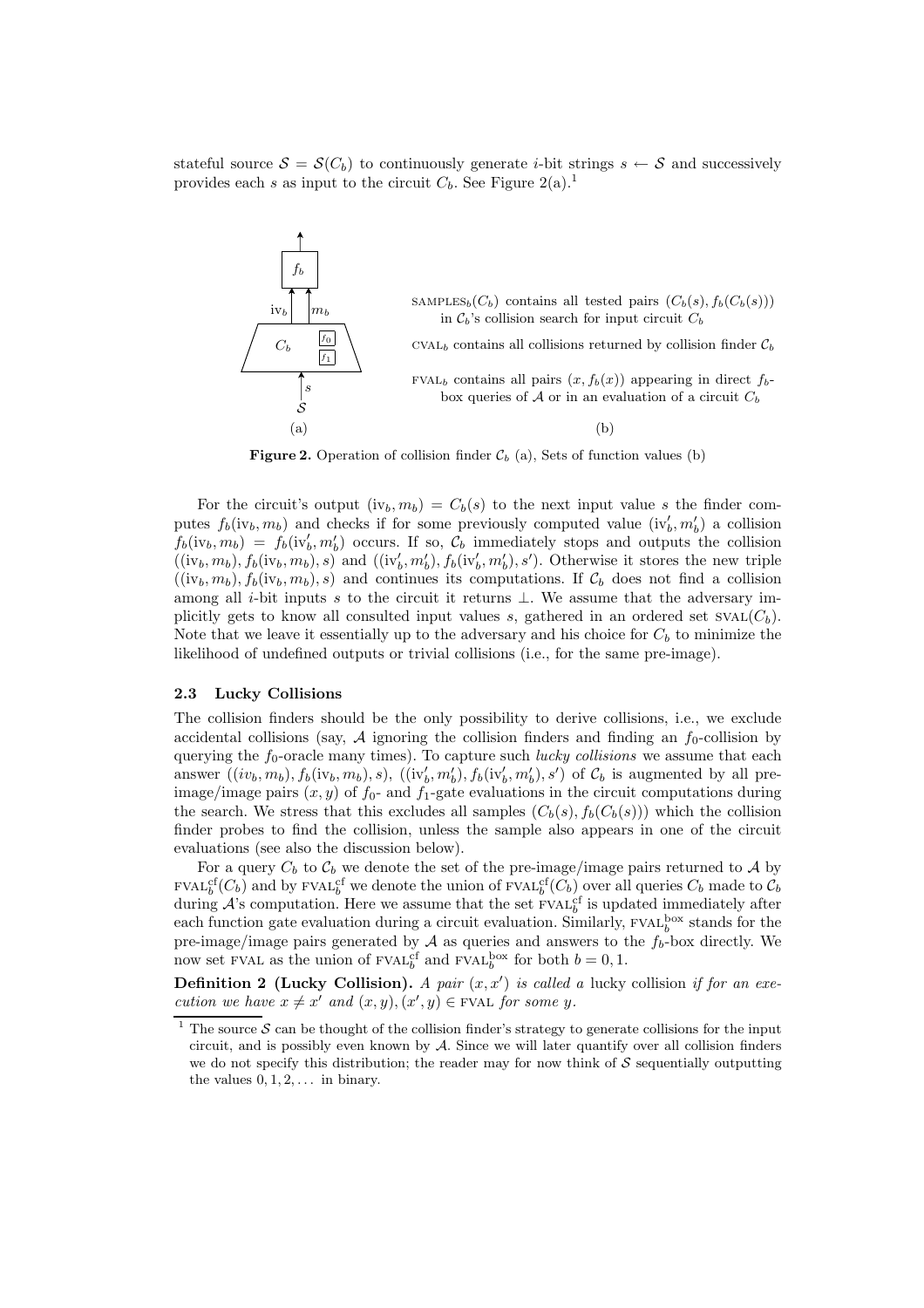In the definition below  $A$  will not be considered successful if a lucky collision occurs during an execution. It therefore lies in  $\mathcal{A}$ 's responsibility to prevent lucky collisions when querying f-boxes or the collision finders.

For notational convenience we collect the pre-image/image pairs of collisions generated by the collision-finders in the set CVAL, which is the union of all answers  $\text{CVAL}_b(C_b)$  of collision-finder  $C_b$  for query  $C_b$ , over all queries  $C_b$  and  $b = 0, 1$ . We also let SAMPLES<sub>b</sub>( $C_b$ ) denote all samples  $(C_b(s), f_b(C_b(s)))$  which the collision finder  $\mathcal{C}_b$  collects to find a collision for query  $C_b$ , and SAMPLES stands for the union over all SAMPLES<sub>b</sub>( $C_b$ ) for all queries  $C_b$ and  $b \in \{0,1\}$ . Clearly, CVAL<sub>b</sub>( $C_b$ )  $\subseteq$  SAMPLES<sub>b</sub>( $C_b$ ). An informal overview about the sets is given in Figure 2(b).

We remark that we do not include the pairs  $(C_b(s), f_b(C_b(s)))$  which the collision finder probes in  $FVAL_{b}$  (unless they appear in the circuit's evaluations). This is in order to not punish the adversary for the collision finder's search and strengthens the model, as lucky collisions become less likely. However, for an answer of the collision finder the adversary A can re-compute all or some of those values by browsing through the ordered set  $SVAL(C_b)$ , containing all inspected s-values, and submitting  $C_b(s)$  to the f<sub>b</sub>-oracle. This value is then added to the set  $FVAL_{b}$ , of course.

#### 2.4 Security Amplification

As for the costs of each oracle call to collision finder  $\mathcal{C}_b$  we charge the adversary  $\mathcal A$  a predetermined number  $T_b$  of steps for each call (e.g.,  $T_b = 2^{n/2}$  if  $C_b$  implements the birthday attack, ignoring the fact that the collision finder may even fail with some probability in this case). We do not charge the adversary for other steps than these calls. In the definition below we make no restriction on the number of calls to the collision finders, yet one might often want to limit this number in some non-trivial way, e.g., for our main result we assume that the adversary makes at most a polynomial number of calls.

**Definition 3.** A hash function combiner Comb for idealized Merkle-Damgard hash functions  $\mathcal{H}_0$ ,  $\mathcal{H}_1$  is called  $\alpha(n)$ -security amplifying if for any oracles  $\mathcal{C}_0$ ,  $\mathcal{C}_1$  (with running times  $T_0(n)$  and  $T_1(n)$ , respectively) and any algorithm A making at most  $\alpha(n) \cdot (T_0(n) + T_1(n))$ steps we have

$$
\mathop{\rm Prob}\Big[\mathop{\rm Exp}\nolimits_{{\mathcal A},{\mathcal H}_0,{\mathcal H}_1,{\mathcal C}_0,{\mathcal C}_1}^{{\mathit{amp}},\mathsf{Comb}}(n)=1\Big]\approx 0
$$

where

 ${\bm Experiment ~{\rm Exp}}^{\rm amp, Comb}_{\mathcal A,\mathcal H_0,\mathcal H_1,\mathcal C_0,\mathcal C_1}(n)$  :  $\textit{initialize } (f_0, IV_0) \leftarrow \textsf{HKGen}_0(1^n), (f_1, IV_1) \leftarrow \textsf{HKGen}_1(1^n)$ let  $(M, M') \leftarrow \mathcal{A}^{f_0, f_1, \mathcal{C}_0, \mathcal{C}_1} (IV_0, IV_1)$ output 1 iff  $M \neq M'$ , and Comb<sup>f<sub>0</sub>,f<sub>1</sub></sub> (*IV*<sub>0</sub>, *IV*<sub>1</sub>, *M*) = Comb<sup>f<sub>0</sub>,f<sub>1</sub></sub> (*IV*<sub>0</sub>, *IV*<sub>1</sub>, *M'*), and</sup></sup> no lucky collisions during A's computation occured.

The combiner is called security amplifying if it is  $\alpha(n)$ -security amplifying for some function  $\alpha(n)$  with  $\alpha(n) > 1$  for all sufficiently large n's.

Our definition allows  $\alpha(n)$  to converge to 1 rapidly, e.g.,  $\alpha(n) = 1 + 2^{-n}$ . We do not exclude such cases explicitly, but merely remark that, as long as  $T_0(n)$  and  $T_1(n)$ are polynomially related and the combiner is security-amplifying, one can always find a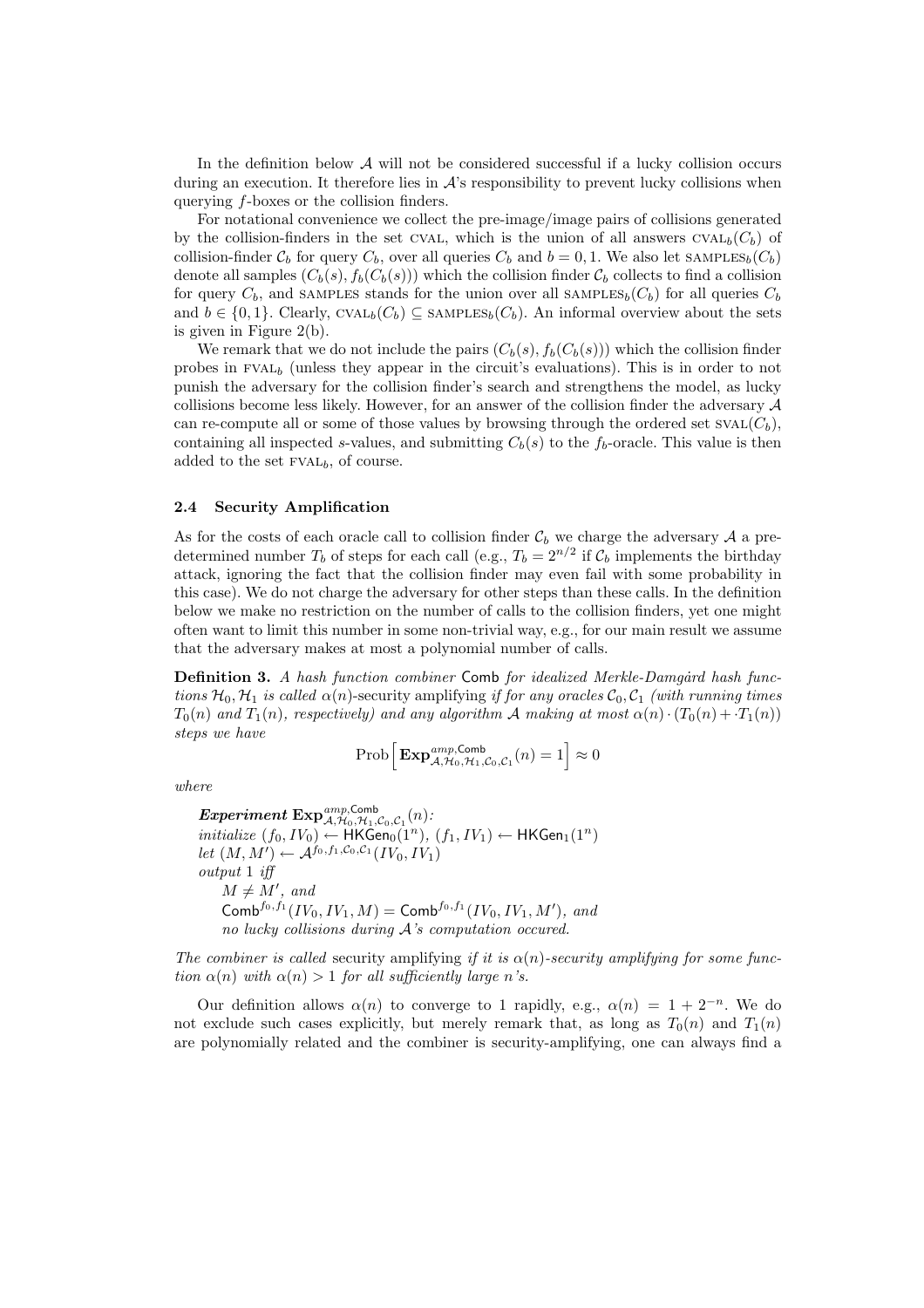suitable function  $\alpha(n)$  bounded away from 1 by a polynomial fraction. For simplicity we have defined compression functions  $f_0, f_1$  of equal output length n (which is also the security parameter). We remark that all our definitions and results remain valid for different output lengths  $n_0, n_1$  by considering  $n = \min\{n_0, n_1\}.$ 

# 3 Warming Up: Attack on the Classical Combiner

In this section, to get accustomed to our model, we first present the attack of Joux on the classical combiner, showing that this one is not security amplifying (even though it is a secure combiner in the traditional sense). This also proves that finding such securityamplifying is far from trivial. Recall that the classical combiner is given by

$$
\mathsf{Comb}^{H_0H_1}_{\text{class}}(M) := H_0(M)||H_1(M)
$$

for idealized Merkle-Damgård hash functions. Obviously this combiner is collision-resistant as long as at least one of the hash functions has this property. Yet, it does not have the desired security-amplification property, because an adversary A can use the strategy of Joux [8] to find a collision rapidly. The idea is to build a multi-collision set of size  $2^{\frac{n}{2}}$  for  $H_0$  by calling  $C_0$  only  $\frac{n}{2}$  times, and then to let  $C_1$  search for a pair among those messages in the multi-collision set which also constitutes a collision under  $H_1$ .

Adversary  $\mathcal{A}^{f_0,f_1,\mathcal{C}_0,\mathcal{C}_1}(\text{IV}_0,\text{IV}_1)$ : for  $i = 0, 1, \ldots, k := \frac{n}{2} - 1$ : let  $C_{0,i}$ :  $\{0,1\}^{l} \to \{0,1\}^{l+n}$  be the circuit  $C_{0,i}(s) = (iv_{0,i}, s)$ , where  $iv_{0,0} = IV_0$ get  $((iv_{0,i}, m_i), y_i, s),((iv_{0,i}, m'_i), y_i, s') \leftarrow \mathcal{C}_0(\hat{C}_{0,i})$ where  $m_i \neq m'_i$  by the choice of  $C_{0,i}$ set  $iv_{0,i+1} = y_i$ end of for

construct circuit  $C_1: \{0,1\}^{n/2} \to \{0,1\}^{l+n}$ , containing all received collisions  $(m_i, m'_i)$ from the first stage, as follows:

for  $i = 0, 1, \ldots, k = \frac{n}{2} - 1$ :

for the *i*-th input bit  $s_i$  let  $\hat{m}_i = m_i$  if  $s_i = 0$ , and  $\hat{m}_i = m'_i$  otherwise except for the last round, compute  $iv_{1,i+1} = f_1(iv_{1,i}, \hat{m}_i)$ , where  $iv_{1,0} = IV_1$ end of for

let the circuit output  $(iv_{1,k}, \hat{m}_k)$ 

get 
$$
((iv_{1,k}, \hat{m}_k), y_k, s), ((iv'_{1,k}, \hat{m}'_k), y_k, s') \leftarrow C_1(C_1)
$$

reconstruct the successful combination  $M, M'$  of  $C_1$  by using the values s, s' for the pairs  $(m_i, m'_i)$  as above, and output  $M, M'$ 

First, the collision finder  $C_0$  is called  $\frac{n}{2}$  times by the adversary to derive  $\frac{n}{2}$  pairs of colliding message blocks  $(m_i, m'_i)$  where  $f_0(i_{v0,i}, m_i) = f_0(i_{v0,i}, m'_i)$  for  $i = 0, 1, \ldots, k$ . Since the circuit  $C_{0,i}$  passed to  $C_0$  does not evaluate the functions  $f_0, f_1$ , no lucky collision can occur in this stage. The query to collision finder  $C_1$  then requires  $\frac{n}{2}$  compression function evaluations in the circuit  $C_1$  for each input  $s \in \{0,1\}^{n/2}$ , which selects one of the  $2^{\frac{n}{2}}$ multi-collisions derived from  $C_0$ 's answers. Yet, for each common prefix of the s-values the same function evaluations are repeated, and the set  $\text{FVAL}^{\text{cf}}$  therefore contains at most  $2^{\frac{n}{2}}$ pre-image/image pairs  $(x, y)$  from the circuit evaluations. This implies that the probability for a lucky collision is at most  $\frac{1}{2}$ .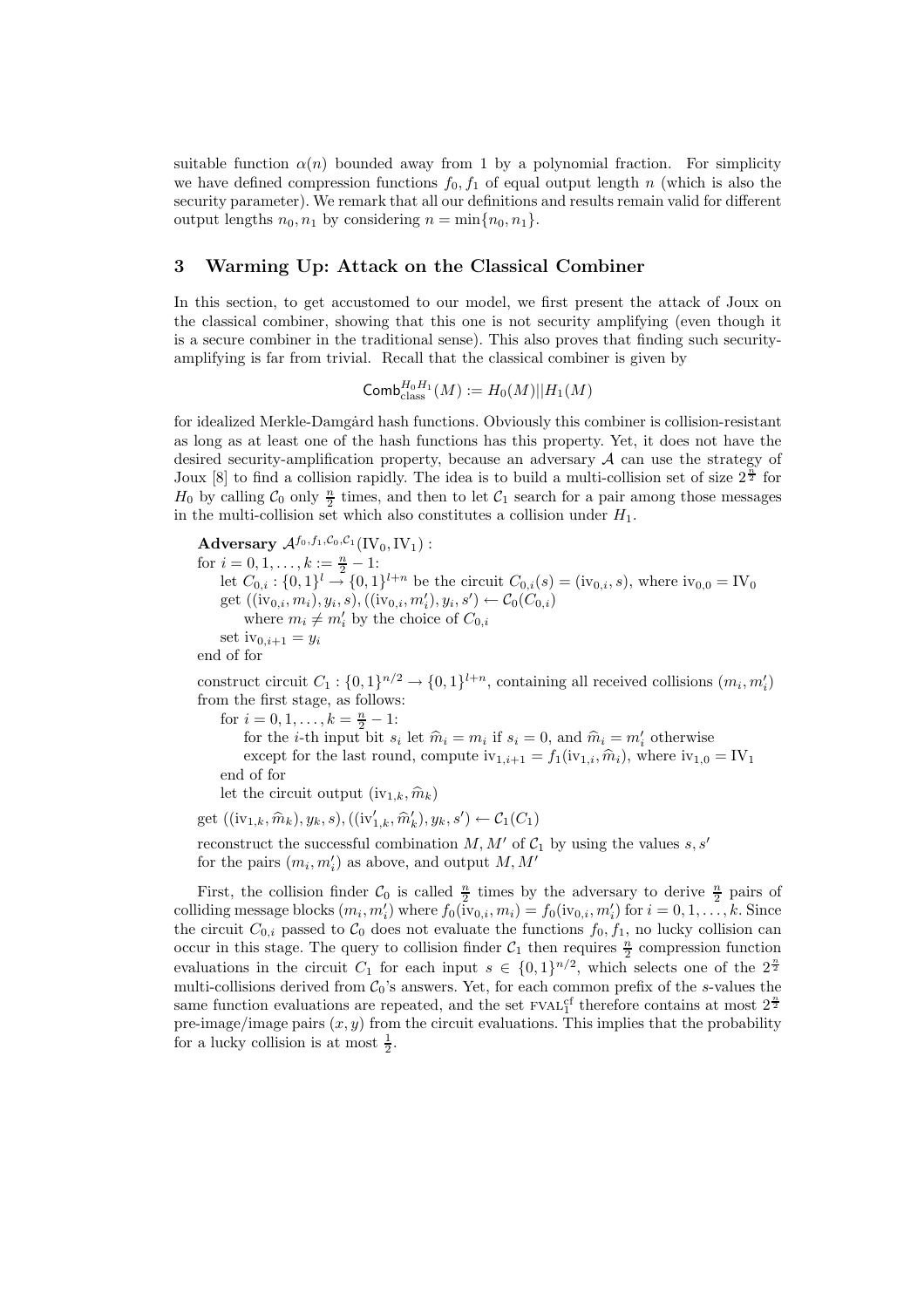On the other hand, given that no collision in  $FVAL_1$  occurs, all circuit outputs are distinct and the set of probed values of the collision finder is at least  $2^{\frac{n}{2}}$ . But then,  $C_0$ will find a collision among the values with constant probability (which is roughly equal to  $1-e^{-1/2}$  for the Euler constant e). Hence, the adversary succeeds with constant probability, taking only  $\frac{n}{2} \cdot T_0(n) + T_1(n)$  steps. This implies that the classical combiner is *not* security amplifying, because no appropriate function  $\alpha(n) > 1$  exists.

Our model allows to implement attacks on more sophisticated hash combiners such as Comb<sup>H<sub>0</sub>,H<sub>1</sub></sub> ( $M$ ) = H<sub>0</sub>( $M$ )||H<sub>1</sub>(H<sub>0</sub>( $M$ )  $\oplus$  M), which may seem to be more secure than the</sup> classical combiner at first glance due to the dependency of both hash functions. However, by using the circuit  $C_1$  to compute valid inputs for  $H_1$  we can realize a similiar attack as the one for Comb<sub>class</sub>.

## 4 Basic Conclusions

In this section we provide some basic conclusions in our model, e.g., that the functions  $f_0, f_1$  are still pre-image resistant in presence of the collision finders. These results will also be useful when proving our combiner to be security amplifying.

The first lemma basically restates the well-known birthday paradox that, if the adversary  $\mathcal A$  in experiment  $\text{Exp}_{\mathcal A, \mathcal H_0, \mathcal H_1, \mathcal C_0, \mathcal C_1}(n)$  makes too many  $f_0$ - and  $f_1$ -queries (either directly or through the collision-finders), then most likely a lucky collision will occur and  $\mathcal A$  cannot succeed anymore. This result —like all results in this section— hold for arbitrary combiners (based on the idealized Merkle-Damgard model):

**Lemma 1 (Birthday Paradox).** Consider experiment  $\text{Exp}_{\mathcal{A},\mathcal{H}_0,\mathcal{H}_1,\mathcal{C}_0,\mathcal{C}_1}(n)$  and assume that  $|FVAL_{b}| > 2^{dn}$  for  $b \in \{0, 1\}$  and a constant  $d > \frac{1}{2}$ . Then the probability that no lucky  $collisions\ occur\ is\ negligible\ (and,\ in\ particular,\ the\ probability\ that\ the\ experiment\ returns$ 1 is negligible, too).

*Proof.* Suppose  $|FVAL_{b}| > 2^{dn}$  for some b. Then the birthday paradox implies that with probability at most  $\exp(-\binom{2^{dn}+1}{2}/2^n) \leq \exp(-2^{(2d-1)n-1})$  there would be no lucky collision. Since  $d > \frac{1}{2}$  the term  $2^{\sqrt{2}d-1}n-1$  grows exponentially in n. But if a lucky collision occurs, then the experiment outputs 0. ⊓⊔

We next show that the images of sample values  $S$  AMPLES  $\setminus$  CVAL appearing during the search of the collision finder (but which are not returned to  $A$ ) are essentially uniformly distributed from  $\mathcal{A}$ 's viewpoint (i.e., given the sets FVAL, CVAL). This holds at any point in the execution and even if A does not win:

**Lemma 2 (Image Uncertainty).** Assume that A in experiment  $\mathbf{Exp}_{\mathcal{A},\mathcal{H}_0,\mathcal{H}_1,\mathcal{C}_0,\mathcal{C}_1}(n)$ makes at most  $2^{cn}$  calls to each collision-finder  $C_0, C_1$  and that FVAL<sub>0</sub>, FVAL<sub>1</sub> each contain at most  $2^{cn}$  elements for a constant  $c < 1$ . Then for any  $(iv, m)$ , y and  $b \in \{0, 1\}$  such that  $((iv, m), f_b(iv, m)) \notin \text{FVAL}_b \cup \text{CVAL}_b$ , we have  $\text{Prob}[ f_b(iv, m) = y \mid \text{FVAL}, \text{CVAL} \leq 2 \cdot 2^{-n}$ (for sufficiently large n's).

*Proof.* Consider the information about the image of a value  $(iv, m)$  (not appearing in fval∪cval) available through fval, cval. Suppose that this value (iv, m) appears in the course of a collision search —else the claim already follows because the image is completely undetermined— and thus the image belongs to SAMPLES \ (FVAL ∪ CVAL). This only leaks the information that the image of  $(iv, m)$  must be distinct from other images in such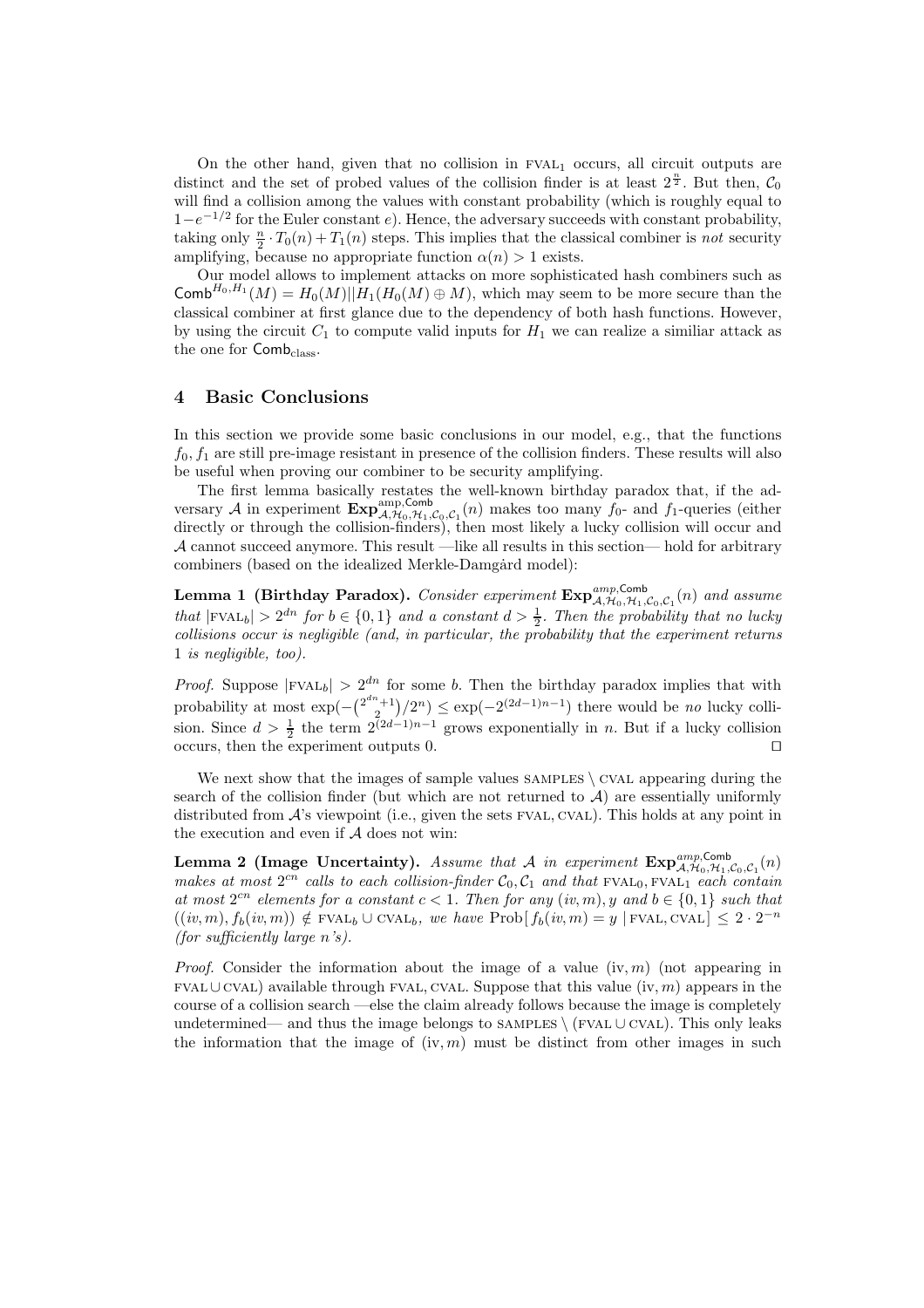a collision search, or else the collision finder would have output  $(iv, m)$  as part of the collision. Hence, the information available through fval, cval only exclude the images in SAMPLES ∩ (FVAL<sub>b</sub> ∪ CVAL<sub>b</sub>) —values for the other bit  $\overline{b}$  are not relevant— which is a set of size at most  $|\text{FVAL}_b \cup \text{CVAL}_b| \leq 3 \cdot 2^{cn}$  (since each of the  $2^{cn}$  calls to  $\mathcal{C}_b$  yields at most two entries in CVAL<sub>b</sub>). Thus, for large n's there are at least  $2^{n} - 3 \cdot 2^{cn} \ge \frac{1}{2} \cdot 2^{n}$  candidate images left, each one being equally like. ⊓⊔

The next lemma says that the collision-finders cannot be used to break pre-image resistance, i.e., despite the ability to find collisions via  $C_0, C_1$ , searching for a pre-image to a chosen value is still infeasible. Below we formalize this by executing an adversary  $B$  in mode challenge first, in which  $\beta$  explicitly determines an image y for which a pre-image should be found under  $f_b$ . To avoid trivial attacks we also presume that no  $(iv, m)$  with  $f_b(iv, m) = y$  has been found up to this point. Then, we continue  $\mathcal{B}'$ 's execution in mode find in which  $\beta$  tries to find a suitable pre-image (iv, m). This assumes that  $\beta$  cannot try out too many collision-finder replies (i.e., at most  $2^{cn}$  many for some constant  $c < \frac{1}{2}$ ):

Lemma 3 (Chosen Pre-Image Resistance). For any algorithm  $\beta$  and any constant  $c < \frac{1}{2}$  the following experiment  $\mathbf{Exp}_{\mathcal{B},\mathcal{H}_0,\mathcal{H}_1,\mathcal{C}_0,\mathcal{C}_1}^{\text{pre},\text{Comb}}(n)$  has negligible probability of returning 1:

 ${\bm Experiment ~{\rm Exp}_{\mathcal{B},\mathcal{H}_0,\mathcal{H}_1,\mathcal{C}_0,\mathcal{C}_1}^{pre, {\rm Comb}}(n)}$  :  $\textit{initialize } (f_0, IV_0) \leftarrow \textsf{HKGen}_0(1^n), (f_1, IV_1) \leftarrow \textsf{HKGen}_1(1^n)$ let  $(y, b, state) \leftarrow \mathcal{B}^{f_0, f_1, \mathcal{C}_0, \mathcal{C}_1}(\text{challenge}, IV_0, IV_1)$ let  $\widehat{\text{VAL}}_b^{\text{ch}} = \text{FVAL}_b \cup \text{CVAL}_b$  at this point let  $(iv, m) \leftarrow \mathcal{B}^{f_0, f_1, \mathcal{C}_0, \mathcal{C}_1}(\text{find}, \text{state})$ return 1 iff  $f_b(iv, m) = y$  and  $((iv, m), y) \notin \text{VAL}_{b}^{ch}$ , and  ${\mathcal B}$  made at most  $2^{cn}$  calls to collision-finder  ${\mathcal C}_b$  (in both phases together), and no lucky collisions occured during  $\mathcal{B}'$ 's computation (in both phases together)

The proof is delegated to Appendix A. The proof idea is as follows. For any value appearing in FVAL<sub>b</sub>  $\cup$  CVAL<sub>b</sub> during the find phase the probability of matching y is at most  $2 \cdot 2^{-n}$  by the image uncertainty. Furthermore, according to the Birthday Lemma 1 the set FVAL<sub>b</sub> cannot contain more than  $2^{dn}$  elements for some  $d > \frac{1}{2}$  (or else a lucky collision is very likely). But then the probability of finding another pre-image among those values is negligible.

The harder part is to show that  $\beta$  cannot significantly influence the collision finder  $C_b$ to search for a collision with image y (which would then appear in  $CVAL_b$  and could be output by  $\mathcal{B}$ ). Here we use the property of our model saying that the circuit's output  $C_b(s)$ for each sample is essentially determined by  $\beta$  (or, to be precise, by the previous values in fval and cval). But then the Image Uncertainty Lemma applies again, and each sample  $C_b(s)$  yields y with probability at most  $2 \cdot 2^{-n}$ . The final step is to note that each collision search most likely requires approximately  $2^{\frac{n}{2}}$  or less samples, and  $\beta$  initiates at most  $2^{cn}$ many searches for  $c < \frac{1}{2}$ . Hence, with overwhelming probability there is no value with image  $\gamma$  in SAMPLES in the find phase at all, and thus no such value in CVAL<sub>b</sub>. This shows Chosen Pre-Image Resistance.

For the final conclusions about our model, we prove that, given a collision  $(iv, m)$ ,  $(iv', m')$  produced by a collision finder  $\mathcal{C}_b$ , generating another pre-image also mapping to  $f_b(iv, m) = f_b(iv', m')$ , is infeasible. The proof is in two steps, first showing that one cannot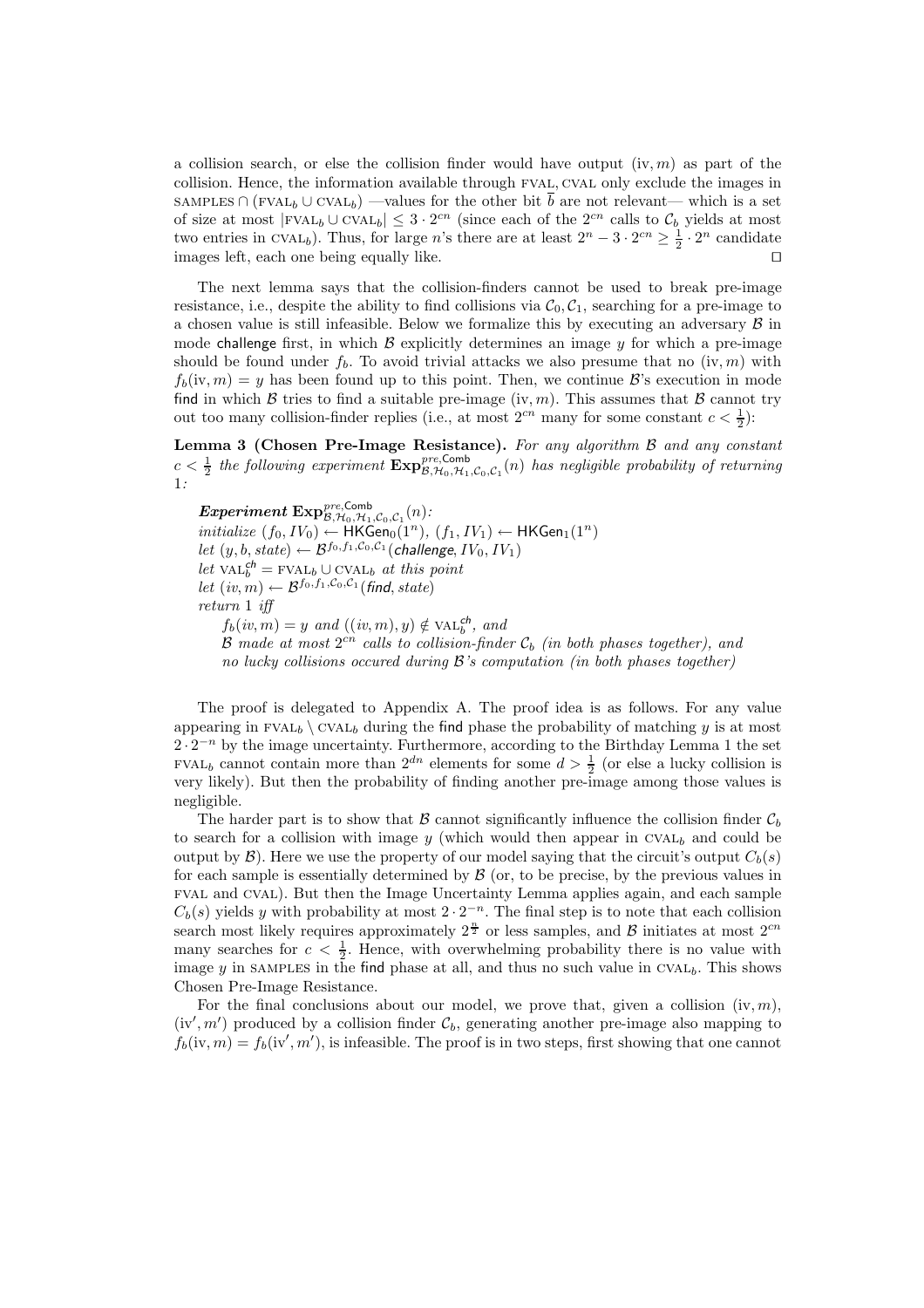use the  $f_b$ -boxes to find such an additional value, and the second lemma shows that this remains true if one tries to use the collision finder (if one does not call the collision finder more than a polynomial number of times). We remark that this aspect refers to collisions for the compression functions only; given a collision generated by the finders one can of course extend this to further collisions for the iterated hash function by appending message blocks:

Lemma 4 (f-Replication Resistance). Assume adversary A in  $\text{Exp}_{\mathcal{A},\mathcal{H}_0,\mathcal{H}_1,\mathcal{C}_0,\mathcal{C}_1}(n)$ makes at most  $2^{cn}$  calls to each collision-finder  $C_0, C_1$  and that each set FVAL<sub>0</sub>, FVAL<sub>1</sub> contains at most  $2^{dn}$  elements for constants c, d with  $c + d < 1$ . Then the probability that there exist values  $((iv, m), y) \in \text{CVAL}_{b}$  and  $((iv', m'), y) \in \text{FVAL}_{b} \setminus \text{CVAL}_{b}$  for  $b \in \{0, 1\}$ , is negligible.

*Proof.* Fix a bit b. Since A makes at most  $2^{cn}$  calls to  $\mathcal{C}_b$  and each reply returns two elements, the set CVAL<sub>b</sub> is of size at most  $2 \cdot 2^{cn}$ . Consider any value  $((iv, m), y) \in CVAL_{b}$ and any value  $((iv', m'), y') \in FVAL_{b} \setminus CVAL_{b}$ . Then, because  $((iv', m'), y') \notin CVAL_{b}$ , we must have  $y' \neq y$  or  $(iv, m) \neq (iv', m')$ . In the first case we have no match, in the second case a match can occur with probability at most  $2 \cdot 2^{-n}$  by the image uncertainty (considering the point in the execution where the the second of the two values appears for the first time).

Now sum over all  $2 \cdot 2^{cn} \cdot 2^{dn} = 2 \cdot 2^{(c+d)n}$  combinations, such that the probability of finding any match is at most  $4 \cdot 2^{(c+d-1)n}$ . Since  $c+d<1$  this is negligible, and stays negligible if we sum over both choices for *b*. □

Note that the fact above indicates that, after having generated collisions through the finder, finding other matching function values through the  $f$ -boxes is infeasible. This holds at any point in the execution, i.e., A may not even successfully produce a collision but rather stop prematurely. Next, we use this fact (together with pre-image resistance) to prove replication resistance with respect to the collision finders:

Lemma 5 (C-Replication Resistance). Assume adversary A in  $\exp_{\mathcal{A},\mathcal{H}_0,\mathcal{H}_1,\mathcal{C}_0,\mathcal{C}_1}(n)$ makes at most poly(n) calls to each collision-finder  $C_0, C_1$  and that  $FVAL_0, FVAL_1$  each contain at most  $2^{dn}$  elements for a constant  $d < 1$ . Then the probability that there exist values  $((iv, m), y)$ ,  $((iv', m'), y)$ ,  $((iv^*, m^*), y) \in \text{CVAL}_b$  for  $b \in \{0, 1\}$  with pairwise distinct  $(iv, m), (iv', m'), (iv^*, m^*),$  is negligible.

The proof is in Appendix B. The basic idea is that, at some point in the execution, there must be at most two of the three values in  $\text{CVAL}_b$  and then another call adds the third value with the same image. But then this contradicts the chosen pre-image resistance, because the right call to the collision finder among the polynomially many ones can be guessed with probability  $1/poly(n)$ . We note that the full argument needs to take care of the case that the third value appears in  $FVAL_{b}$  before.

# 5 A Security-Amplifying Combiner

Our (input-restricted) security-amplifying combiner takes messages  $M = m_0 || \dots || m_{t-1}$  of exactly t blocks with  $t \le en$  for some constant  $e < \frac{1}{4}$  and applies each of the two hash functions  $H_0, H_1$  to the message  $m_0 || \dots || m_t$  and outputs the concatenation: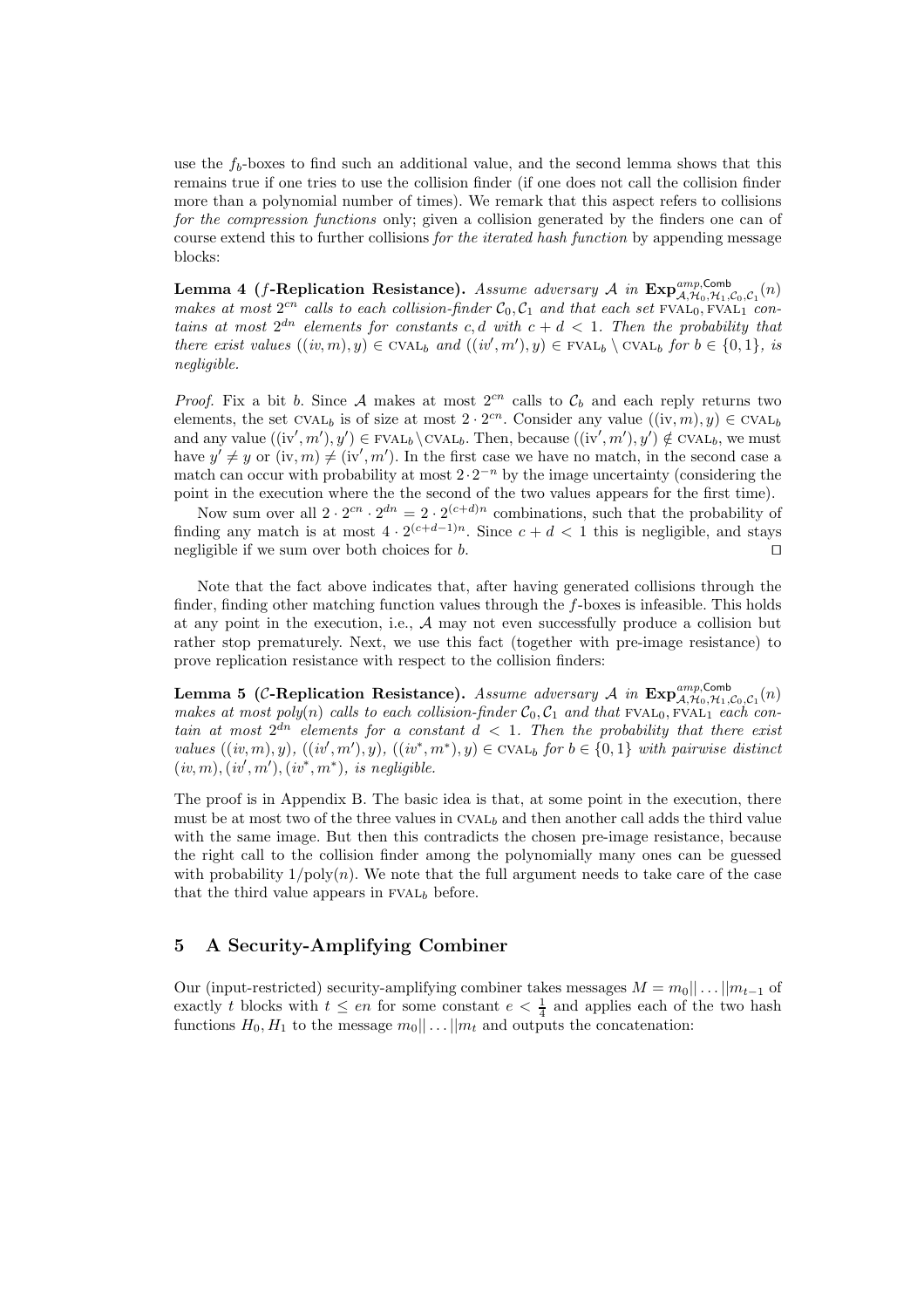**Theorem 1.** Let  $\mathcal{H}_0$ ,  $\mathcal{H}_1$  be idealized Merkle-Damgard hash functions. Let  $e < \frac{1}{4}$  be a constant and assume that  $t \le en$ . Then the combiner

Comb
$$
\textsf{Comb}_{amp,t}^{H_0H_1}(M) = H_0(m_0||\dots||m_{t-1}) || H_1(m_0||\dots||m_{t-1})
$$

of  $\mathcal{H}_0$  and  $\mathcal{H}_1$  is  $\alpha(n)$ -security-amplifying for  $\alpha(n) = poly(n)$  if the adversary in experiment  $\text{Exp}_{\mathcal{A},\mathcal{H}_0,\mathcal{H}_1,\mathcal{C}_0,\mathcal{C}_1}^{\text{amp},\text{Comb}_{amp,t}}(n)$  makes at most  $\alpha(n) = poly(n)$  calls to each collision finder.

We also remark that our combiner is obviously a (classically) secure combiner in the non-idealized setting. The theorem shows that we get the improved security-amplification guarantee against attacks in the idealized world.

For the proof idea it is instructive to investigate why the straightforward application of the attack of Joux for the case of at most  $t \leq \frac{n}{4}$  message blocks fails. In this case one would again build a multi-collision set for either hash function of size at most  $2^t \leq 2^{\frac{n}{4}}$ . But this time the probability that any of the  $2^{2t} < 2^{\frac{n}{2}}$  pairs in such a multi-collision set also collides under the other hash function, should be approximately  $2^{\frac{n}{2}} \cdot 2^{-n} = 2^{-\frac{n}{2}}$ . Most likely, even approximately  $2^{\frac{n}{2}}$  multi-collsion sets should therefore not help to find a collision under both hash functions. Our proof follows these lines of reasoning, i.e., bounding the size of multi-collision sets and the probability that message pairs in such a multi-collision set also collide under the other hash function. We stress, however, that a full proof in our model still needs to deal with more general adversaries, possibly taking advantage of the collision finders through "clever" queries.

To process messages of arbitrary length without losing the security-amplification property we apply a hash-tree construction [10] to our combiner. Since the construction is somewhat standard we merely give an example for  $t = 2$  in Figure 3. For a similar and more formal treatment see for instance  $[2]$ . In general the input restriction t of the hash combiner gives us an t-ary tree, processing k message blocks  $m_0 \dots m_{k-1}$ .



**Figure 3.** Example of a hash tree construction for our combiner  $(t = 2, k = 6)$ 

If two messages  $M \neq M'$  lead to a collision in the root of the hash tree, it can be either the result of a non-trivial collision in the final application of the combiner for different message lengths  $|M| \neq |M'|$  (in which case we get a non-trivial collision for the basic combiner), or else the tree structures must be identical. In the latter case the collision can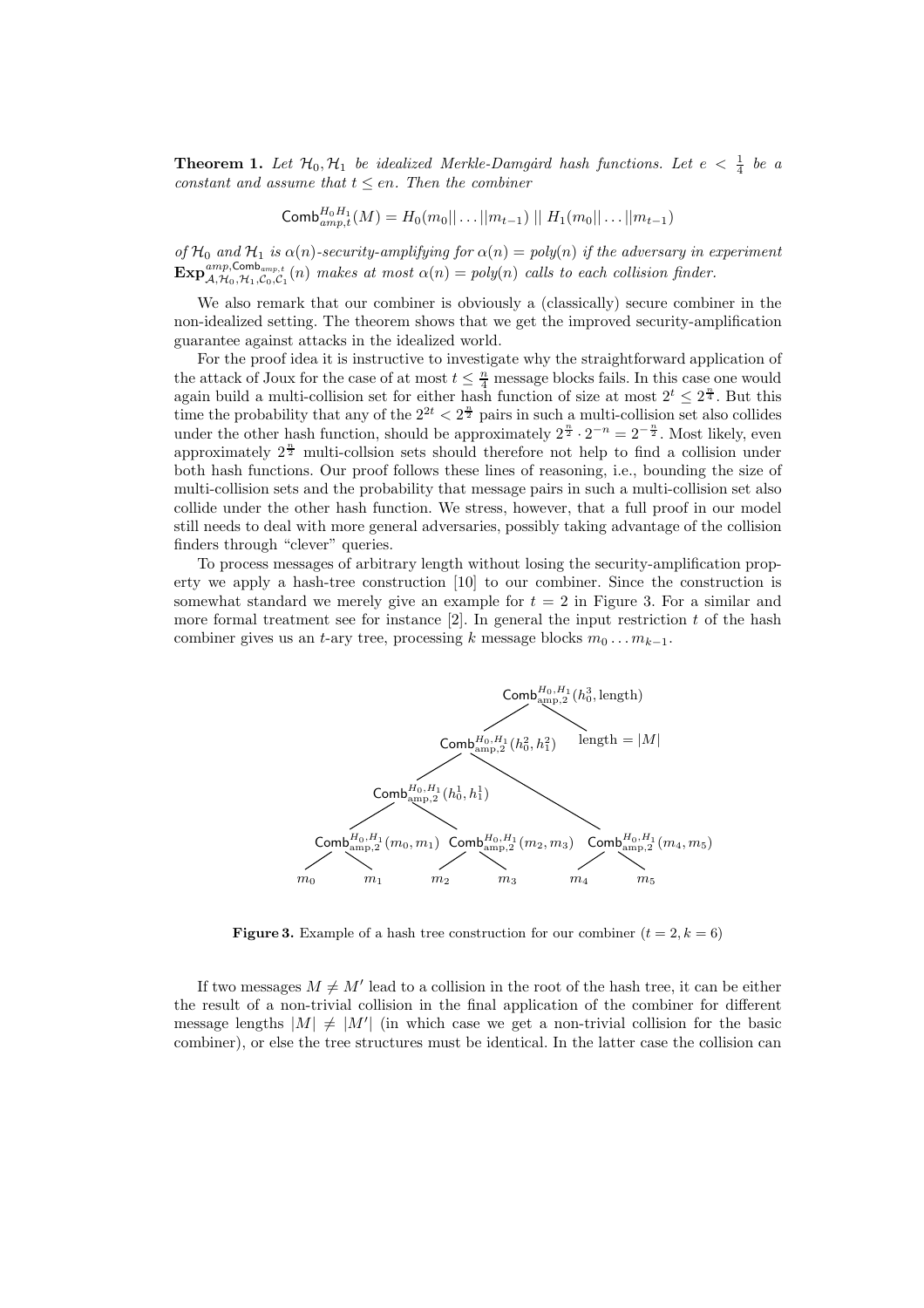always be traced back to a collision for an earlier application of the combiner. Hence, in both cases the reason for the tree collision is at least one collision for the basic combiner.

As for the efficiency, for a full t-ary tree (with  $k = t^r$ , the number of message blocks, being a power of t) we apply our basic combiner  $\frac{k-1}{t-1} + 1$  times. Each time we need 2t applications of the compression functions, making our solution about  $\frac{t}{t-1}$  times slower than the classical combiner with  $2k$  applications (but with the advantage of security amplification for our combiner).

## 6 Proof of Security Amplification

Before giving the proof we first show a technical conclusions stating that the adversary against our (input-restricted) combiner essentially cannot win if the function values of the output are undetermined (the proof of this first lemma follows from the image uncertainty and appears in Appendix C):

**Lemma 6 (Output Knowledge).** Assume that A in experiment  $\mathbf{Exp}_{\mathcal{A},\mathcal{H}_0,\mathcal{H}_1,\mathcal{C}_0,\mathcal{C}_1}^{\text{amp},\mathsf{Cmb}_{amp,t}}(n)$ makes at most  $2^{cn}$  calls to each collision-finder  $C_0, C_1$  for some constant  $c < 1$ . Assume that A eventually outputs  $M = m_0 || \dots || m_{t-1} \neq M' = m'_0 || \dots || m'_{t-1}$  such that

$$
iv_{b,0} = iv'_{b,0} = IV_b, \quad iv_{b,i+1} = f_b(iv_{b,i}, m_i),
$$
  

$$
iv'_{b,i+1} = f_b(iv'_{b,i}, m'_i) \quad \text{for } b \in \{0, 1\} \text{ and } i \in \{0, 1, \dots, t-1\}
$$

Suppose further that  $((iv_{b,i}, m_i), iv_{b,i+1})$  or  $((iv'_{b,i}, m'_i), iv'_{b,i+1}))$  does not belong to FVAL<sub>b</sub>  $\cup$ CVAL<sub>b</sub> for some  $b \in \{0,1\}$  and some  $i \in \{0,1,\ldots,t-1\}$ . Then the probability that the experiment returns 1 is negligible.

The following lemma proves that, for t message blocks there can only be  $2<sup>t</sup>$  multicollisions, as long as each collision finder is only called a polynomial number of times:

**Lemma 7** (Multi-Collisions). Assume attacker A in experiment  $\mathbf{Exp}_{\mathcal{A},\mathcal{H}_0,\mathcal{H}_1,\mathcal{C}_0,\mathcal{C}_1}^{\text{amp},\mathsf{Comb}_{amp,t}}(n)$ makes at most poly(n) calls to each collision-finder  $C_0, C_1$  and that the experiment returns 1. Then, the probability that for some  $b \in \{0,1\}$  and some  $iv_{b,t}$ , the set

MULTI<sub>b</sub>
$$
(iv_{b,t}) := \left\{ M = m_0 || \dots || m_{t-1} : i v_{b,i+1} = f_b(iv_{b,i}, m_i) \in \text{FVAL}_b \cup \text{CVAL}_b \right\}
$$
  
for  $i = 0, 1, ..., t-1$ , where  $iv_{b,0} = IV_b$ 

contains more than  $2<sup>t</sup>$  elements, is negligible.

The lemma holds because if there was a multi-collision set with more than  $2<sup>t</sup>$  elements, then there must be distinct values  $(iv_{b,i}, m_i)$ ,  $(iv'_{b,i}, m'_i)$  and  $(iv^*_{b,i}, m^*_i)$  mapping to the same image under  $f_b$ . According to the previous lemma we can assume that all of them belong to FVAL<sub>b</sub> ∪ CVAL<sub>b</sub>, but then they would either be a lucky collision (two or three values in FVAL<sub>b</sub>), refute f-replication resistance (one value in FVAL<sub>b</sub>) or contradict C-replication resistance (no value in  $FVAL_{h}$ ).

With these two lemmas we can now prove that our combiner is security-amplifying. The full proof appears in Appendix C. For an outline consider the multi-collision sets defined in the previous lemma. Lemma 6 implies that, in order to win, the adversary must know the images of the final output  $M \neq M'$ . Hence, each of the two messages must appear in some multi-collision set, and to constitute a collision under hash function  $H_b$ , they must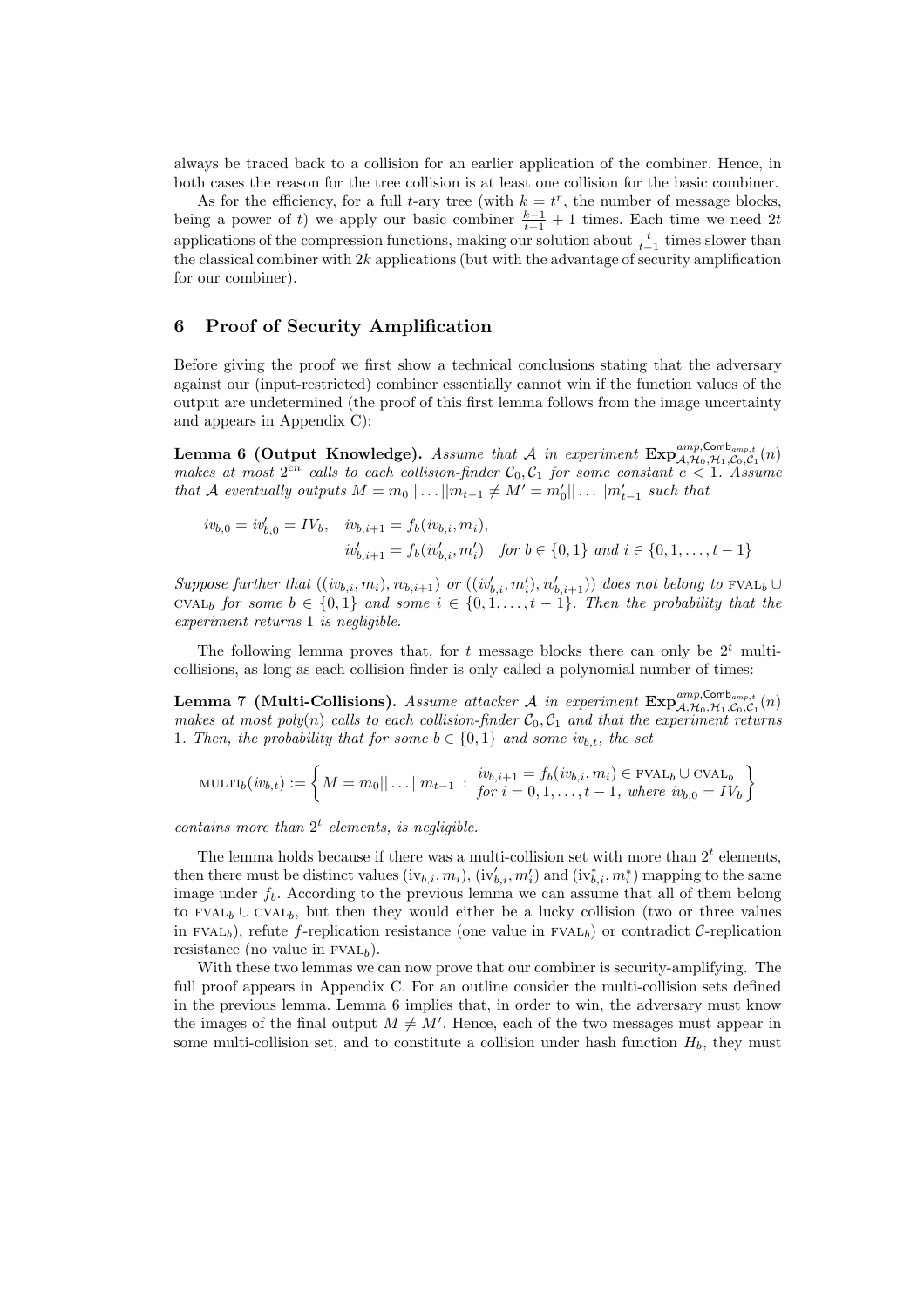appear in the same multi-collision set  $\text{MULTI}_b(y_b)$  for some  $y_b$ . Moreover, since the messages must collide under both hash functions simultaneously they must belong to an intersection  $\text{MULTI}_0(y_0) \cap \text{MULTI}_1(y_1)$  for some  $y_0, y_1$ .

Lemma 7 now says that each multi-collision set has at most  $2<sup>t</sup>$  elements. Thus, there are at most  $2^{2t} \leq 2^{2en}$  such pairs in each multi-collision set. Furthermore, we can bound the number of multi-collision sets by the number of elements in  $FVAL_{b} \cup \text{CVAL}_{b}$ , and therefore by  $3 \cdot 2^{dn}$  for a constant  $d > \frac{1}{2}$  with  $d + 2e < 1$  (here we use the fact that  $e < \frac{1}{4}$ ). We therefore have at most  $3 \cdot 2^{(d+2e)n}$  possible pairs  $M \neq M'$ . The proof then shows that, by the image uncertainty, any of the pairs  $M, M'$  in some multi-collision set  $\text{MULTI}_{b}(y_{b})$  also collides under the other hash function  $H_{\overline{b}}$ , with probability at most  $6 \cdot 2^{(d+2e-1)n}$  which is negligible. Put differently, with overwhelming probability the intersections of mulit-collision sets for both hash functions are empty and the adversary cannot find appropriate messages  $M, M'$ .

# Acknowledgments

We thank the anonymous reviewers for valuable comments. Both authors are supported by the Emmy Noether Program Fi 940/2-1 of the German Research Foundation (DFG).

### References

- 1. Dan Boneh and Xavier Boyen. On the Impossibility of Efficiently Combining Collision Resistant Hash Functions. Advances in Cryptology — Crypto 2006, Volume 4117 of Lecture Notes in Computer Science, pages 570–583. Springer-Verlag, 2006.
- 2. Mihir Bellare and Phillip Rogaway. Collision-Resistant Hashing: Towards Making UOWHFs Practical. Advances in Cryptology — Crypto'97, Volume 1294 of Lecture Notes in Computer Science, pages 470–484. Springer-Verlag, 1997.
- 3. Ran Canetti, Ron Rivest, Madhu Sudan, Luca Trevisan, Salil Vadhan, and Hoeteck Wee. Amplifying Collision Resistance: A Complexity-Theoretic Treatment. Advances in Cryptology — Crypto 2007, Lecture Notes in Computer Science. Springer-Verlag, 2007. These proceedings.
- 4. Ivan Damgård. A Design Principle for Hash Functions. Advances in Cryptology Crypto'89, Volume 435 of Lecture Notes in Computer Science, pages 416–427. Springer-Verlag, 1990.
- 5. Oded Goldreich, Russell Impagliazzo, Leonid Levin, Ramarathnam Venkatesan, and David Zuckerman. Security Preserving Amplification of Hardness. Proceedings of the Annual Symposium on Foundations of Computer Science (FOCS)'90, pages 318–326. IEEE Computer Society Press, 1990.
- 6. Amir Herzberg. On Tolerant Cryptographic Constructions. Topics in Cryptology Cryptographer's Track, RSA Conference (CT-RSA) 2005, Volume 3376 of Lecture Notes in Computer Science, pages 172–190. Springer-Verlag, 2005.
- 7. Jonathan Hoch and Adi Shamir. Breaking the  $ICE Finding Multicollisions in Iterated$ Concatenated and Expanded (ICE) Hash Functions. Fast Software Encryption (FSE) 2006, Volume 4047 of Lecture Notes in Computer Science. Springer-Verlag, 2006.
- 8. Antoine Joux. Multicollisions in Iterated Hash Functions. Advances in Cryptology Crypto 2004, Volume 3152 of Lecture Notes in Computer Science. Springer-Verlag, 2004.
- 9. Henry Lin, Luca Trevisan, and Hoeteck Wee. On Hardness Amplification of One-Way Functions. Theory of Cryptography Conference (TCC) 2005, Volume 3378 of Lecture Notes in Computer Science, pages 34–49. Springer-Verlag, 2005.
- 10. Ralph Merkle. One Way Hash Functions and DES. Advances in Cryptology Crypto'89, Volume 435 of Lecture Notes in Computer Science, pages 428–446. Springer-Verlag, 1990.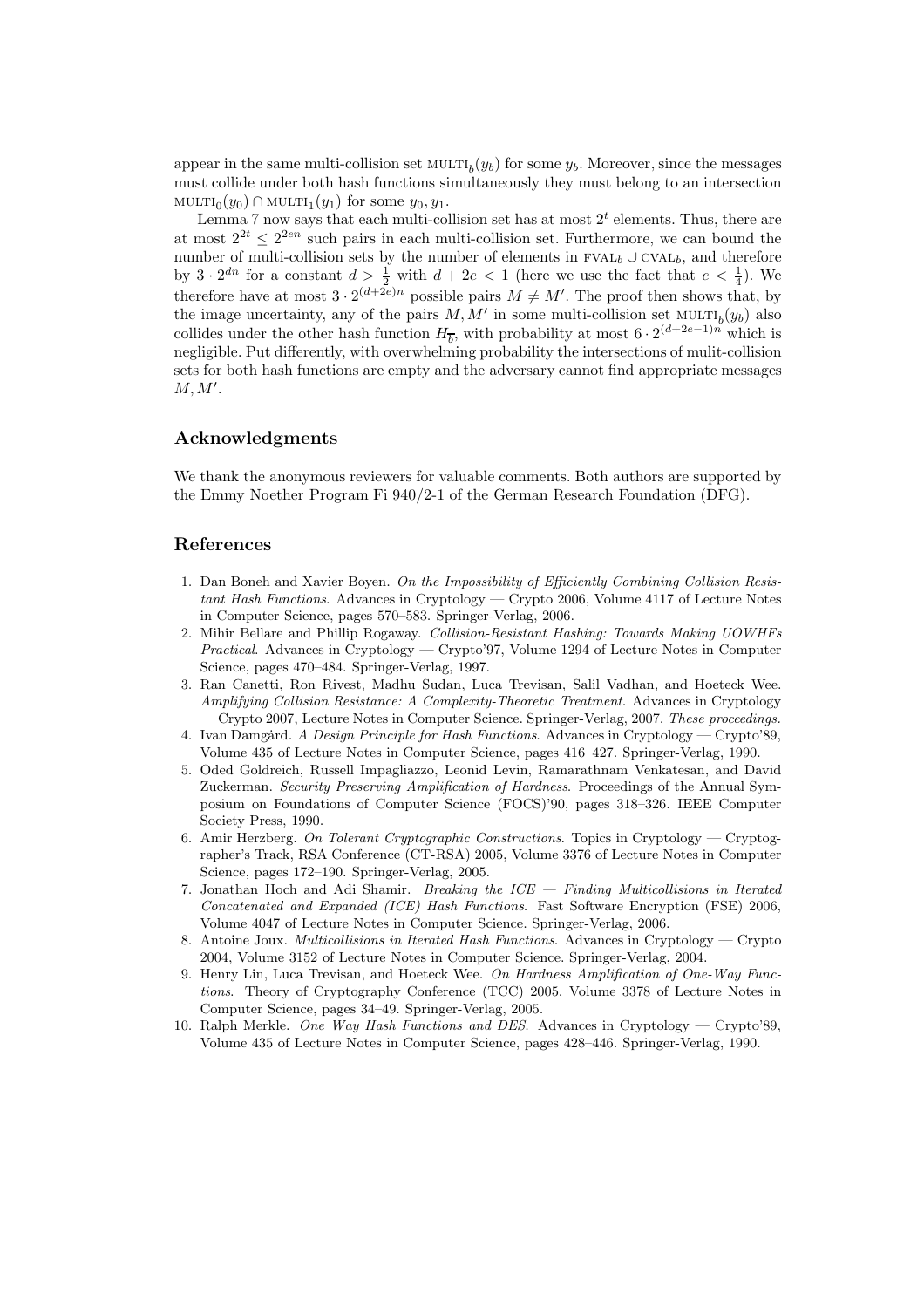- 11. M. Nandi and D. Stinson. Multicollision Attacks on a Class of Hash Functions. Number 2004/330 in Cryptology eprint archive. eprint.iacr.org, 2004.
- 12. Krzysztof Pietrzak. Non-Trivial Black-Box Combiners for Collision-Resistant Hash-Functions don't Exist. Advances in Cryptology — Eurocrypt 2007, Lecture Notes in Computer Science. Springer-Verlag, 2007.
- 13. Andrew Yao. Theory and Applications of Trapdoor Functions. Proceedings of the Annual Symposium on Foundations of Computer Science (FOCS) 1982. IEEE Computer Society Press, 1982.
- 14. Hongbo Yu and Xiaoyun Wang. MultiCollision Attack on the Compression Functions of MD4 and 3-Pass HAVAL. Number 2007/085 in Cryptology eprint archive. eprint.iacr.org, 2007.

## A Proof of Chosen Pre-Image Resistance (Lemma 3)

In this section we prove Lemma 3, showing that no adversary  $\beta$  can determine an image  $\gamma$ and later find another pre-image to this value.

*Proof.* Let d be a constant with  $\frac{1}{2} < d < 1$ . Assume that FVAL<sub>b</sub> contains more than  $2^{dn}$ elements at the end. Then Lemma 1 implies that such executions can only contribute with negligible probability to  $\mathcal{B}$ 's success. From now on we can therefore condition on this bound  $2^{dn}$  of number on elements in FVAL<sub>b</sub>.

By the image uncertainty we conclude that the probability that any  $((iv, m), f_b(iv, m))$  $\in$  FVAL<sub>b</sub> \ CVAL<sub>b</sub> in B's find phase yields y, is at most  $2 \cdot 2^{-n}$ . Here we use the fact that any function evaluation adding to FVAL<sub>b</sub> \ CVAL<sub>b</sub> is either via a direct call to the  $f_b$ -box, or via an  $f_b$ -gate evaluation in the computation of a circuit  $C(s)$ , carried out through one of the collision finders. In any case, the input to the function only depends on the values in fval and CVAL before the corresponding query; for  $f<sub>b</sub>$ -box queries this is clear and for circuit computations it follows as the circuit is chosen by  $\beta$  and all previous function evaluations immediately appear in FVAL<sub>b</sub>. Therefore, the uncertainty bound applies. Summing over all at most  $2^{dn}$  many values in FVAL<sub>b</sub> shows that the probability of hitting y is bounded from above by  $2 \cdot 2^{(d-1)n}$  and is thus negligible. In the sequel we therefore presume that no  $((iv, m), y) \in FVAL_{b} \setminus CVAL_{b}$  appears (unless it has been in  $VAL_{b}^{ch}$  before, in which case  $\mathcal B$  cannot use it anymore for a successful run).

We next investigate the effect of collision finder calls on  $\text{cvat}_b$ , addressing the question if  $\beta$  can force the collision finder to bias collisions towards y in some way. Recall that the collision finder makes at most  $2^{cn}$  many runs for  $c < \frac{1}{2}$ . Let  $e = \frac{3}{4} - \frac{c}{2} > \frac{1}{2}$ . Then we can assume that each run probes at most  $2^{en}$  new elements previously not in SAMPLES. This is so since, for a single run, the probability of finding no collisions after  $2^{en}$  many trials for fresh values, is double-exponentially small (see Lemma 1 and note that this remains true for a slightly larger probability of  $2 \cdot 2^{-n}$ ). The probability that any of the  $2^{cn}$  calls would require more fresh samples, is therefore still negligible. From now on we thus presume that each call adds at most  $2^{en}$  new entries to SAMPLES.

Consider the j-th call  $C_b$  to the collision finder  $C_b$  in the find stage. Let CVAL<sup>before</sup> be the set CVAL<sub>b</sub> before this call, such that CVAL<sup>before</sup> denotes the set CVAL<sub>b</sub> at the beginning of the find phase. Note that  $\text{CVAL}_{b,j}^{\text{before}}$  does not change during the collision search, but only when the finder returns the collision. Suppose further that  $\text{CVAL}_{b,j}^{\text{before}}$  does not contain any element  $((iv, m), y)$  which is not already in  $VAL_{b}^{ch}$ . This is obviously true for CVAL<sup>before</sup>.

A crucial aspect in our consideration is that all circuit values  $C_b(s)$  during the collision search are fully determined given  $FVAL_{b}$  (containing the pairs of the entire execution but whose images are distinct from y by assumption) as well as  $CVAL_{b,j}^{before}$ . Hence,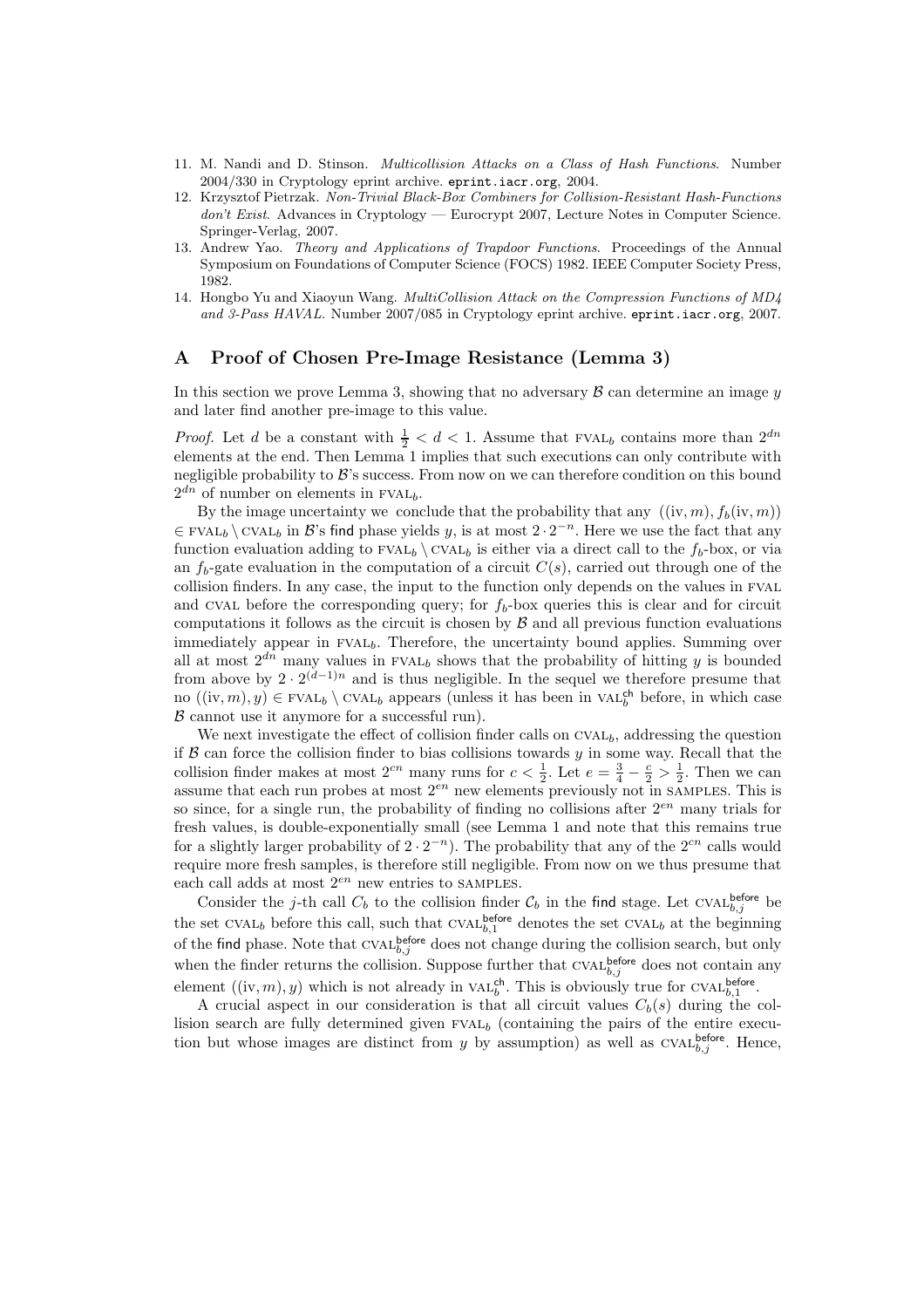the uncertainty bound applies again, and the probability that a specific sample  $C_b(s)$ gives a new pair  $(C_b(s), y) \notin \text{CVAL}_{b,j}^{\text{before}} \cup \text{VAL}_{b}^{\text{ch}}$ , is at most  $2 \cdot 2^{-n}$  (noting that any entry  $(C_b(s), f_b(C_b(s))) \in (\text{FVAL}_b \cup \text{CVAL}_{b,j}^{\text{before}}) \setminus \text{VAL}_b^{\text{ch}}$  has an image different from y by assumption). Since there are at most  $2^{en}$  new samples, only with probability at most  $2 \cdot 2^{(e-1)n}$ some new sample  $C_b(s)$  in  $\mathcal{C}_b$ 's search yields y. It follows that, except with probability  $2 \cdot 2^{(e-1)n}$ , the set CVAL<sup>before</sup> including the new collisions will not contain a suitable entry.

Finally, sum over all at most  $2^{cn}$  many calls to  $\mathcal{C}_b$  to derive that CVAL<sub>b</sub> does not contain a new entry  $((iv, m), y) \in \text{CVAL}_b \setminus \text{VAL}_b^{\text{ch}}$ , except with probability  $2 \cdot 2^{(c+e-1)n}$  for  $c + e = \frac{3}{4} + \frac{c}{2} < 1$  which is negligible. Since the same holds for FVAL<sub>b</sub>  $\setminus$  CVAL<sub>b</sub> the overall probability of finding a suitable pre-image  $(iv_0, m)$ , including possibly the final output which is not a member in  $FVAL_{b} \cup \text{CVAL}_{b}$ , is negligible. □

# B Proof of C-Replication Resistance (Lemma 5)

In this section we prove that no adversary can find three values in CVAL mapping to the same image.

*Proof.* We discuss that if  $A$  could find three (or more) of those values then this would contradict either f-replication resistance or chosen pre-image resistance. Consider adversary  $\beta$  against the chosen pre-image resistance which basically runs a black-box simulation of A. In the challenge-phase, B initially makes a guess for a specific call j adversary A makes to one of the collision finders. Then  $\beta$  runs  $\mathcal A$  up to the point where  $\mathcal A$  receives the answer  $((iv, m), y)$ ,  $((iv, \hat{m}), y)$  of  $\mathcal{C}_b$  for this j-th call. Then B outputs y, b (and all internal information of  $A$  as state) and concludes this stage. In the find-phase  $B$  continues A's simulation and waits to see a value  $((iv^*, m^*), y)$  in the execution, and then outputs  $(iv^*, m^*)$  and stops.

We next analyze  $\mathcal{B}$ 's success probability. Since each call to the collision-finders adds at most two new values to  $CVAL_b$ , there must be a point in  $\mathcal{A}$ 's execution where there is  $(iv, m) \in \text{CVAL}_b$  (and possibly  $(iv', m') \in \text{CVAL}_b$ ) and only the next call to  $\mathcal{C}_b$  adds the value  $(iv^*, m^*)$  to CVAL<sub>b</sub>, i.e., so far  $(iv^*, m^*) \notin CVAL_{b}$ . Suppose that the conditional probability (given such a value  $(iv^*, m^*)$  with the same image really appears in the execution) that this value belongs to  $FVAL_{b}$  after the corresponding call to  $\mathcal{C}_{b}$ , was noticeable. Then this would clearly contradict the f-replication resistance (bounding the polynomial number of calls by  $2^{cn}$  for the constant  $c = \frac{1}{2} - \frac{d}{2}$  with  $c + d < 1$ ). We may therefore assume that  $(iv^*, m^*) \notin \text{VAL}_{b}^{\text{ch}} = \text{CVAL}_{b} \cup \text{FVAL}_{b}^{\text{ch}}$  at this point. But then B guesses the right call j with probability  $1/\text{poly}(n)$ , and thus predicts a function value with noticeable probability. This, however, contradicts the chosen pre-image resistance. ⊓⊔

## C Proof of Security Amplification (Theorem 1)

In this section we provide the proofs of the claims in Section 6 and of the theorem. First we prove that an adversary must essentially know the function values of the output (Lemma 6):

*Proof (of Lemma 6).* Suppose A outputs such values  $M, M'$  and succeeds with noticeable probability. Assume for simplicity that  $((iv_{b,i}, m_i), iv_{b,i+1}) \notin FVAL_{b} \cup CVAL_{b}$ ; the case  $((iv'_{b,i}, m'_{i}), iv'_{b,i+1})$  is treated analogously. Let i be maximal and fix the bit b.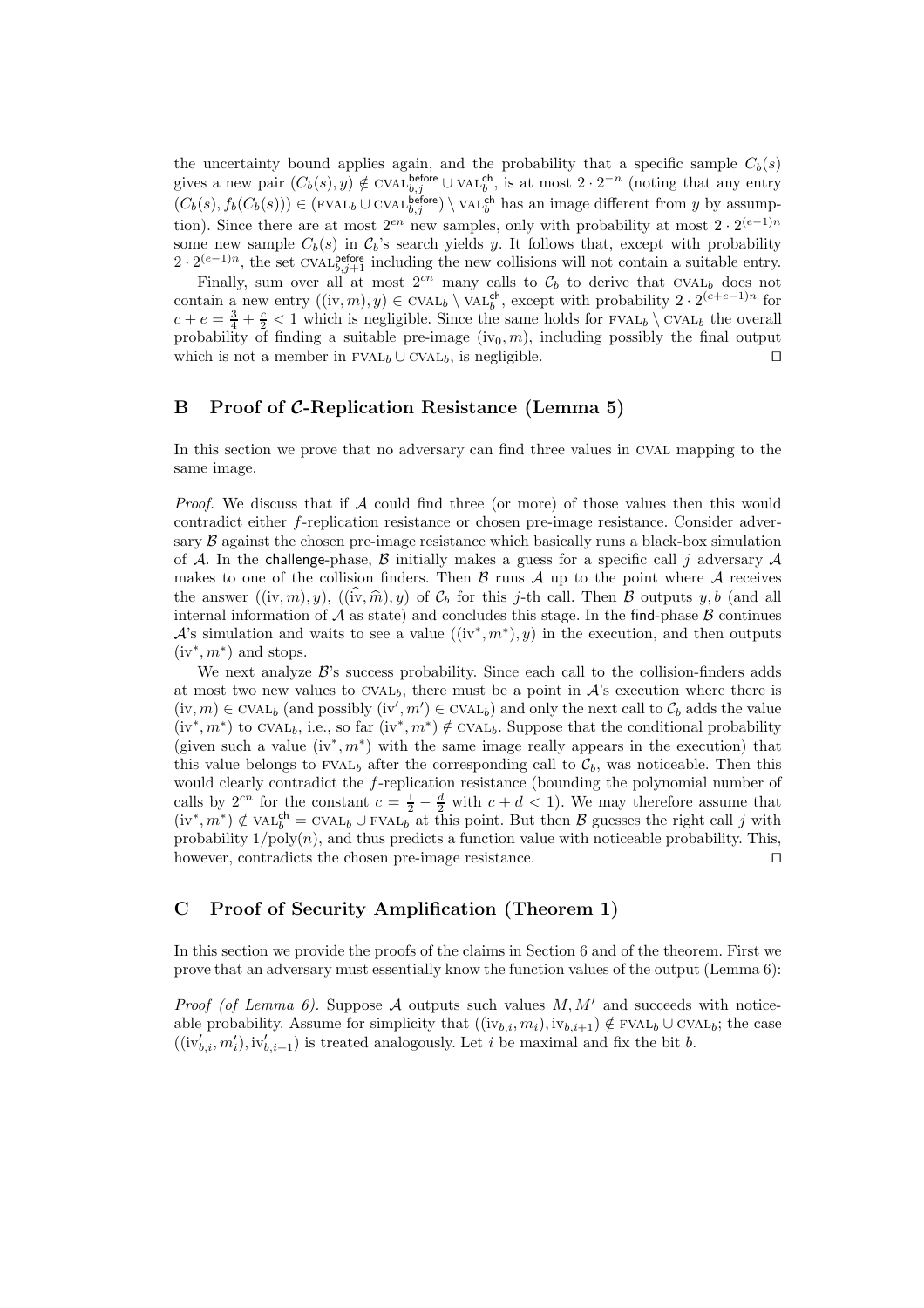By Lemma 1 we can assume  $|\text{FVAL}_b| \leq 2^{dn}$  for  $d = \max\{\frac{3}{4}, c\}$ , except with negligible probability. Hence, from now on we can condition on  $|\text{FVAL}_b \cup \text{CVAL}_b| \leq 3 \cdot 2^{dn}$ . For a success the messages M and M' must collide under  $H_b$ . If  $i = t - 1$  then  $f_b(iv_{b,i}, m_i) = iv_{b,i+1}$  is the output of the hash function, and since this value does not appear in  $FVAL_{b}\cup CVAL_{b}$ , the probability of matching  $iv'_{b,i+1}$  is bounded from above by  $2 \cdot 2^{-n}$  by the image uncertainty.

If  $i < t - 1$  then there must exist an entry  $((iv_{b,i+1}, m_{i+1}), iv_{b,i+2}) \in FVAL_{b} \cup CVAL_{b}$ (because i is chosen to be maximal). However, the probability that the value  $f_b(iv_{b,i}, m_i)$ appears as a prefix in any of the  $3 \cdot 2^{dn}$  values in FVAL<sub>b</sub>∪CVAL<sub>b</sub>, is at most  $6 \cdot 2^{(d-1)n}$  and thus negligible. On the other hand, if the prefix  $f_b(iv_{b,i}, m_i)$  does not appear in FVAL<sub>b</sub> ∪ CVAL<sub>b</sub>, then this contradicts the maximal choice of i. Doubling the probability for both choices of b concludes the proof. ⊓⊔

We next prove Lemma 7, bounding the number of messages in a multi-collision set by  $2^t$ :

Proof (of Lemma 7). Assume that the experiment returns 1 (such that, except with negligible probability,  $FVAL_0$ ,  $FVAL_1$  are of size at most  $2^{dn}$  each, for some constant  $d < 1$ ). If some set MULTI<sub>b</sub>(iv<sub>b,t</sub>) contains more than  $2<sup>t</sup>$  elements then there must be an index *i* such that there are (at least) three distinct values  $(iv_{b,i}, m_i)$ ,  $(iv'_{b,i}, m'_i)$  and  $(iv^*_{b,i}, m^*_{i})$  mapping to the same image under  $f_b$ . If two or more of those values belong to FVAL<sub>b</sub>  $\setminus$  CVAL<sub>b</sub> then this constitutes a lucky collision and refutes the fact that the experiment returns 1. If one of the values lies in  $FVAL_{b} \ CVAL_{b}$ , whereas the other two values belong to CVAL<sub>b</sub>, then this contradicts the f-replication resistance and this can only happen with negligible probability. Finally, the case that all three values belong to  $CVAL<sub>b</sub>$  can only happen with negligible probability, too, under the C-replication resistance. □

Finally, we give the full proof that our combiner is security amplyifing:

Proof (of Theorem 1). According to our definition a combiner is called security-amplifying if for any algorithm A making at most  $\alpha(n) \cdot (T_0(n) + T_1(n))$  steps the probability of finding a collision is negligible (for some  $\alpha(n) > 1$ ). Hence we will show that, with overwhelming probability, no collisions for  $\textsf{Comb}_{amp,t}$  (with  $t < en$  for constant  $e < \frac{1}{4}$ ) can be computed for any  $\alpha(n) = \text{poly}(n)$  when calling each collision finders at most  $\alpha(n) = \text{poly}(n)$  many times.

Let  $d = \frac{3}{4} - e$  such that the constant d is at larger than  $\frac{1}{2}$  and  $d + 2e < 1$ . Then we can assume that FVAL<sub>0</sub>, FVAL<sub>1</sub> in  $\mathcal{A}$ 's attack each contain at most  $2^{dn}$  elements, otherwise the probability of winning would be negligible. Also assume that the number of collision finder calls is bounded by  $2 \cdot \text{poly}(n) \leq 2^{dn}$  (for sufficiently large *n*'s). Hence, in the following, we can assume that  $FVAL_{b} \cup CVAL_{b}$  contains at most  $3 \cdot 2^{dn}$  many elements for  $b \in \{0, 1\}$ .

For any  $b \in \{0, 1\}$  and any  $iv_{b,t}$  we again consider all sets of multi-collisions,

MULTI<sub>b</sub>(iv<sub>b,t</sub>) = 
$$
\left\{ M = m_0 || \dots || m_{t-1} : \begin{array}{l} \text{iv}_{b,i+1} = f_b(\text{iv}_{b,i}, m_i) \in \text{FVAL}_b \cup \text{CVAL}_b \\ \text{for } i = 0, 1, \dots, t-1, \text{ where } \text{iv}_{b,0} = \text{IV}_b \end{array} \right\}
$$

but this time we divide them into different stages (depending on the calls to the collision finders). We denote by  $\text{MULTL}_{b,j}^{\text{before}}(y)$  the set of multi-collisions *before* the *j*-th call to one of the two collision finders. The transition to the next phase therefore adds all messages with respect to the new function values from the collision finder's reply as well as all subsequent function evaluations through the f-boxes. Clearly,  $\text{MULTI}_{b,j}^{\text{before}}(y) \subseteq \text{MULTI}_{b,j+1}^{\text{before}}(y)$  for all j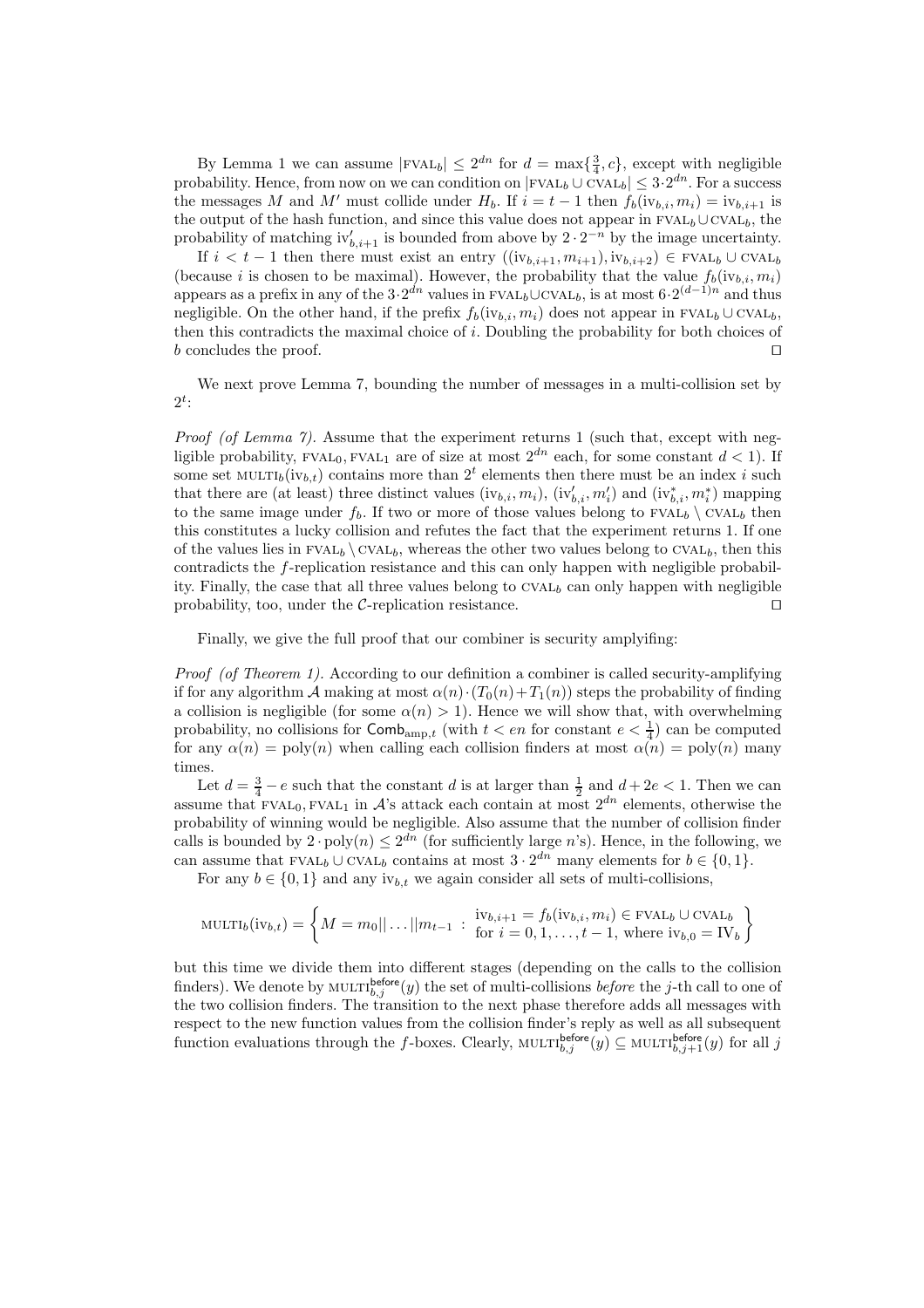and MULTI<sup>before</sup>  $b_2 \text{poly}(n)+1}(y)$  —which we denote by MULTI<sup>end</sup> $(y)$ — contains all multi-collisions for y under  $H_b$  at the end of the execution.

By Lemma  $6$  adversary  $A$  must "know" all function values in the final output, i.e., they must belong to FVAL<sub>b</sub> ∪ CVAL<sub>b</sub> for some  $b \in \{0, 1\}$ . Hence, both messages of the collision  $M \neq M'$  for  $H_b$  output by A must also appear in the same set MULTI<sub>b</sub><sup>end</sup> $(y_b)$  for some  $y<sub>b</sub>$ . This basically reduces the task of showing that A fails, to the proof that no  $M \neq M'$ and  $y_0, y_1$  with  $M, M' \in \text{MULTI}_0^{\text{end}}(y_0) \cap \text{MULTI}_1^{\text{end}}(y_1)$  exist (except with some very small probability or if one of the success requirements such as the absence of lucky collisions is violated).

We will show that, given that no success requirements are violated, with overwhelming probability the intersection of multi-collision sets for  $b = 0, 1$  will be empty in the course of the execution. This is done by a careful inductive argument, where we use the invariant that for no  $y_b$  the set MULTI $b_{b,j}^{before}(y_b)$  contains  $M \neq M'$  such that they collide under  $H_{\overline{b}}$ . This is clearly true for  $\text{MULTI}_{b,1}^{\text{before}}(y_b)$  because up to the point where the first collision finder is called, only f-queries have been made, and each set  $\text{MULTI}_{b,1}^{\text{before}}(y_b)$  can contain only one element (or a lucky collision already occurs).

We also use that, according to the Multi-Collision Lemma 7, each set  $\text{MULTI}_{b,j}^{\text{before}}(y_b)$ can contain at most  $2<sup>t</sup>$  elements (with overwhelming probability). Additionally, we always have at most  $3 \cdot 2^{dn}$  non-empty multi-collision sets, because there can only be an element in a such set if there is at least one value from  $\text{FVAL}_{b} \cup \text{CVAL}_{b}$ . Hence, at any point there are at most  $2^{2t} \cdot 3 \cdot 2^{dn} \leq 3 \cdot 2^{(d+2e)n}$  many collision pairs  $(M, M')$  appearing together in one of the multi-collision sets, for the constant  $d + 2e < 1$ .

Now suppose we make the j-th call to one of the collision finders,  $\mathcal{C}_b$ . After this call (and all subsequent f-function evaluations) take any pair  $M \neq M'$  belonging to the same set MULTI $b_{i,j+1}^{before}(y_b)$  for some  $y_b$ . The next step is to note that, most likely, this pair  $M, M'$ cannot belong to some  $\text{MULTI}_{\overline{b},j+1}^{\text{before}}(y_{\overline{b}})$ . Note that if M and M' lie in multi-collision sets  $\text{MULTI}^{\text{before}}_{\overline{b},j+1}(y_{\overline{b}}) \text{ and } \text{MULTI}^{\text{before}}_{\overline{b},j+1}(\overline{y^{\prime}_{\overline{b}}})$  $\frac{dy}{dt}$  for  $y_{\overline{b}} \neq y'_{\overline{b}}$  $\frac{7}{b}$  then they clearly do not collide under  $H_{\overline{b}}$  as those sets must be disjoint.

Assume, towards contradiction, that  $M, M'$  appear in a single multi-collision set for b. We already know that M, M' cannot belong to some MULTI $\frac{b}{b,j}$  of the previous stage, because none of these pairs constitutes a collision under  $H_{\overline{b}}$ , except with negligible probability. Hence, at least one of the two messages (say, M) must have been added to MULTI $\frac{\text{before}}{b}$ ,  $y_b$  because of an  $f_b$ -function evaluation of  $\mathcal{C}_b$  or via a direct evaluation of  $f_b$ , taking into account that CVAL<sub> $\overline{b}$ </sub> does not change between the two points in time.

Suppose that M is added to some set  $\text{MULTI}_{\overline{b},j+1}^{\text{before}}(y_{\overline{b}})$  via a new  $f_{\overline{b}}$ -value (which has not been in CVAL<sub>b</sub>), and assume that either M' is added only now or has already been in this set before the call. Consider the maximal  $i$  for which a new function value is added (when one would process the blocks  $m_i$  of message M through the iterated hash function). If the final value  $iv_{\overline{b},t} = f_{\overline{b}}(iv_{\overline{b},t-1},m_{t-1})$  is added  $(i=t-1)$  then, if for M' processing the final message block  $iv_{\overline{b},t} = f_{\overline{b}}(iv'_{\overline{b},t-1},m'_{t-1})$  has been in FVAL<sub> $\overline{b}$ </sub> before or is added to FVAL<sub> $\overline{b}$ </sub> now, we would have a lucky collision. So  $iv_{\overline{b},t} = f_{\overline{b}}(iv'_{\overline{b},t-1},m'_{t-1})$  must have been in CVAL<sub> $\overline{b}$ </sub> before. But then this would contradict the f-replication resistance. For any other  $i < t-1$  we note that, if  $f_{\overline{b}}(iv_{\overline{b},j}, m_i)$  has not been determined before by A, the probability that it matches any prefix of the at most  $3 \cdot 2^{dn}$  previous values in FVAL<sub> $\overline{b}$ </sub>  $\cup$  CVAL<sub> $\overline{b}$ </sub>, is negligible (namely, at most  $6 \cdot 2^{(d-1)n}$  by the image uncertainty). But this would contradict the maximal choice of i.